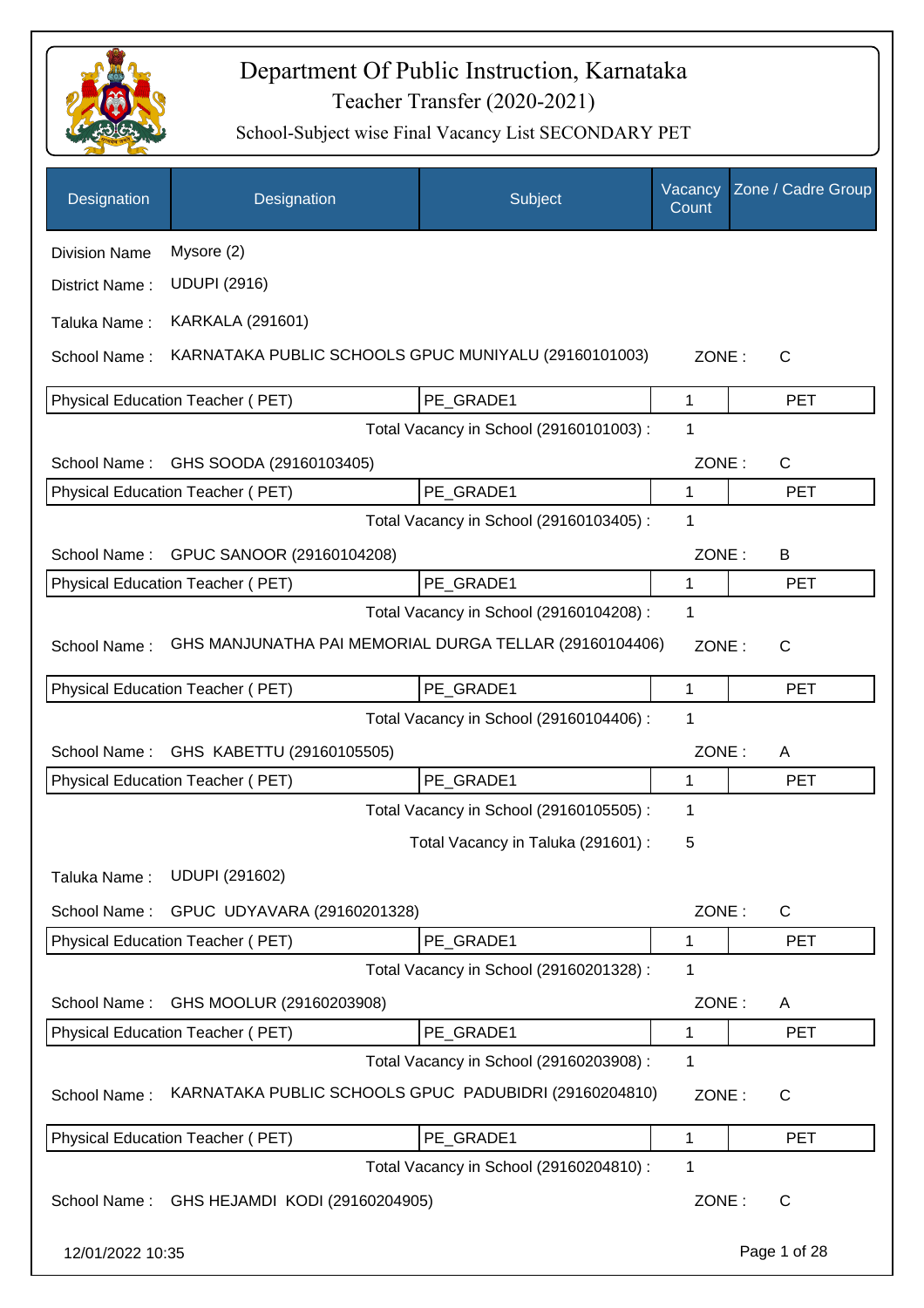

| Designation      | Designation                                                                                | Subject                                 | Vacancy<br>Count | Zone / Cadre Group |
|------------------|--------------------------------------------------------------------------------------------|-----------------------------------------|------------------|--------------------|
|                  | Physical Education Teacher (PET)                                                           | PE GRADE1                               | 1                | <b>PET</b>         |
|                  |                                                                                            | Total Vacancy in School (29160204905) : | 1                |                    |
| School Name:     | GPUC HEJAMADI (29160204906)                                                                |                                         | ZONE:            | C                  |
|                  | Physical Education Teacher (PET)                                                           | PE GRADE1                               | 1                | <b>PET</b>         |
|                  |                                                                                            | Total Vacancy in School (29160204906) : | 1                |                    |
|                  | School Name: GPUC PALIMAR (29160205002)                                                    |                                         | ZONE:            | C                  |
|                  | Physical Education Teacher (PET)                                                           | PE GRADE1                               | 1                | <b>PET</b>         |
|                  |                                                                                            | Total Vacancy in School (29160205002) : | 1                |                    |
| School Name:     | GHS MALPE (29160210767)                                                                    |                                         | ZONE:            | A                  |
|                  | Physical Education Teacher (PET)                                                           | PE GRADE1                               | 1                | <b>PET</b>         |
|                  |                                                                                            | Total Vacancy in School (29160210767) : | 1                |                    |
| School Name:     | GOVT PRE-UNIVERSITY COLLEGE MALPE (29160210901)                                            |                                         | ZONE:            | A                  |
|                  | Physical Education Teacher (PET)                                                           | PE GRADE1                               | $\mathbf{1}$     | <b>PET</b>         |
|                  |                                                                                            | Total Vacancy in School (29160210901) : | 1                |                    |
|                  | School Name: GHS VOLAKADU (29160212202)                                                    |                                         | ZONE:            | A                  |
|                  | Physical Education Teacher (PET)                                                           | PE GRADE1                               | 1                | <b>PET</b>         |
|                  |                                                                                            | Total Vacancy in School (29160212202) : | 1                |                    |
| School Name:     | HIGHSCHOOL SECTION, GOVT P U COLLEGE FOR GIRLS UDUPI<br>(29160213204)                      |                                         | ZONE:            | A                  |
|                  | Physical Education Teacher (PET)                                                           | PE GRADE1                               | 1                | <b>PET</b>         |
|                  |                                                                                            | Total Vacancy in School (29160213204) : | 1                |                    |
|                  |                                                                                            | Total Vacancy in Taluka (291602):       | 10               |                    |
| Taluka Name:     | <b>KUNDAPURA (291603)</b>                                                                  |                                         |                  |                    |
| School Name:     | SEETHA LAKSHMI AND B M RAMAKRISHNA HATHWAR<br>GOVERNMENT HIGH SCHOOL BEEJADI (29160306903) |                                         | ZONE:            | C                  |
|                  | <b>Physical Education Teacher (PET)</b>                                                    | PE GRADE1                               | 1                | <b>PET</b>         |
|                  |                                                                                            | Total Vacancy in School (29160306903) : | 1                |                    |
| School Name:     | GHS VAKWADI (29160307104)                                                                  |                                         | ZONE:            | $\mathsf{C}$       |
|                  | Physical Education Teacher (PET)                                                           | PE_GRADE1                               | 1                | <b>PET</b>         |
|                  |                                                                                            | Total Vacancy in School (29160307104) : | 1                |                    |
| School Name:     | GPUC HALADI (29160309203)                                                                  |                                         | ZONE:            | C                  |
|                  | Physical Education Teacher (PET)                                                           | PE_GRADE1                               | 1                | <b>PET</b>         |
|                  |                                                                                            | Total Vacancy in School (29160309203) : | 1                |                    |
| 12/01/2022 10:35 |                                                                                            |                                         |                  | Page 2 of 28       |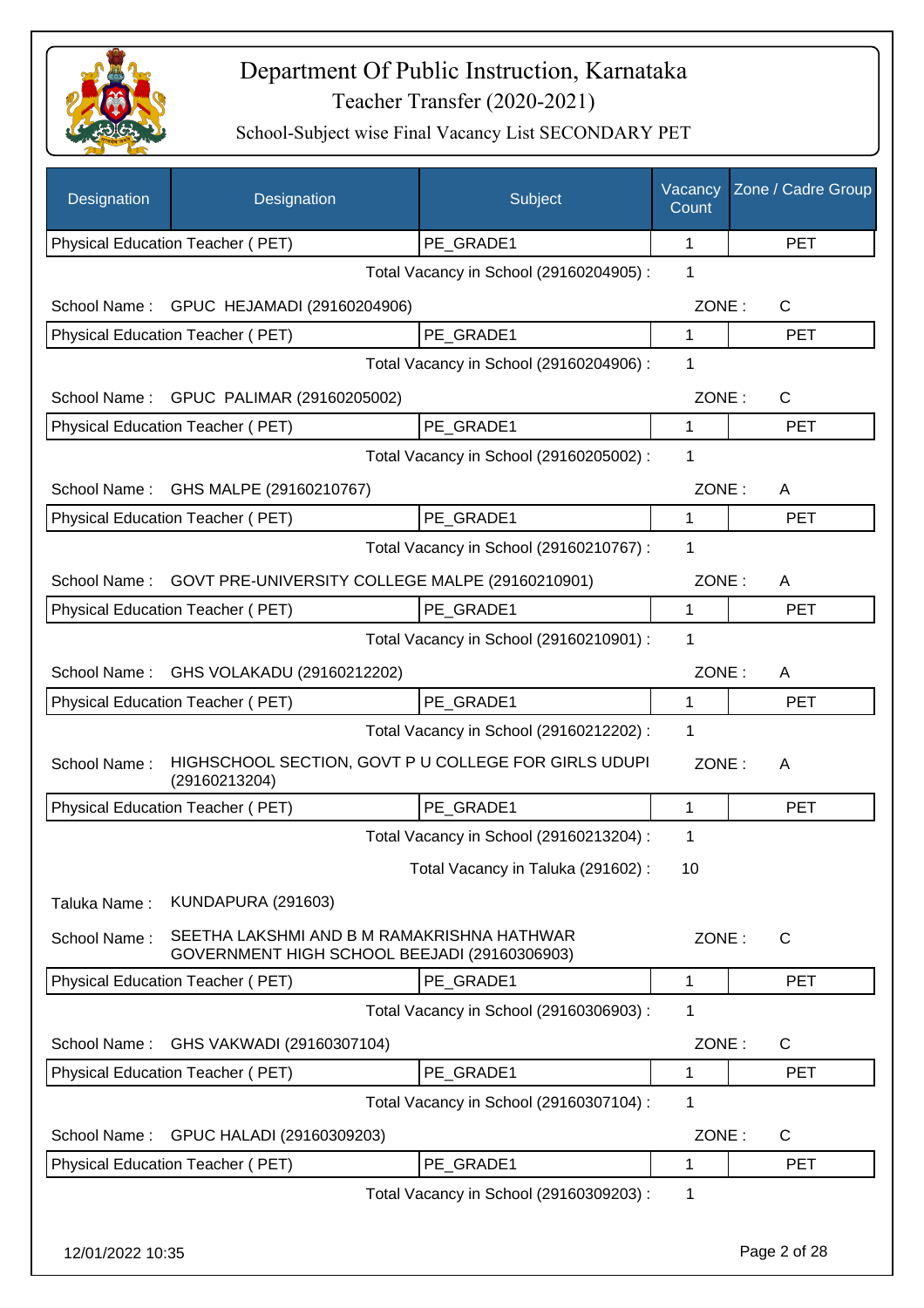

| Designation      | Designation                                                                      | Subject                                 | Vacancy<br>Count | Zone / Cadre Group |
|------------------|----------------------------------------------------------------------------------|-----------------------------------------|------------------|--------------------|
| School Name:     | GHS AMASEBAILU (29160309807)                                                     |                                         | ZONE:            | $\mathsf{C}$       |
|                  | <b>Physical Education Teacher (PET)</b>                                          | PE GRADE1                               | 1                | <b>PET</b>         |
|                  |                                                                                  | Total Vacancy in School (29160309807) : | 1                |                    |
|                  |                                                                                  | Total Vacancy in Taluka (291603):       | 4                |                    |
| Taluka Name:     | <b>BYNDOOR (291604)</b>                                                          |                                         |                  |                    |
| School Name:     | GHS BIJOORU (29160400306)                                                        |                                         | ZONE:            | A                  |
|                  | Physical Education Teacher (PET)                                                 | PE_GRADE1                               | 1                | <b>PET</b>         |
|                  |                                                                                  | Total Vacancy in School (29160400306) : | 1                |                    |
| School Name:     | GOVERNMENT UPGRADED HIGH SCHOOL CHITTUR 576233 -<br>CHITTUR (rmsa) (29160400504) |                                         | ZONE:            | $\mathsf{C}$       |
|                  | Physical Education Teacher (PET)                                                 | PE GRADE1                               | $\mathbf{1}$     | <b>PET</b>         |
|                  |                                                                                  | Total Vacancy in School (29160400504) : | 1                |                    |
| School Name:     | SHRI K.S.S.G.H.S HAKLADY (29160401003)                                           |                                         | ZONE:            | C                  |
|                  | Physical Education Teacher (PET)                                                 | PE GRADE1                               | 1                | <b>PET</b>         |
|                  |                                                                                  | Total Vacancy in School (29160401003) : | 1                |                    |
| School Name:     | GPUC KAMBADAKONE (29160402605)                                                   |                                         | ZONE:            | В                  |
|                  | Physical Education Teacher (PET)                                                 | PE GRADE1                               | 1                | <b>PET</b>         |
|                  |                                                                                  | Total Vacancy in School (29160402605) : | 1                |                    |
| School Name:     | KARNATAKA PUBLIC SCHOOLS GPUC VANDSE (29160402906)                               |                                         | ZONE:            | С                  |
|                  | Physical Education Teacher (PET)                                                 | PE GRADE1                               | 1                | <b>PET</b>         |
|                  |                                                                                  | Total Vacancy in School (29160402906) : | 1                |                    |
| School Name:     | GPUC NAVUNDA (29160404108)                                                       |                                         | ZONE:            | C                  |
|                  | <b>Physical Education Teacher (PET)</b>                                          | PE_GRADE1                               | 1                | <b>PET</b>         |
|                  |                                                                                  | Total Vacancy in School (29160404108) : | 1                |                    |
|                  |                                                                                  | Total Vacancy in Taluka (291604) :      | 6                |                    |
| Taluka Name:     | BRAHAMAVARA (291605)                                                             |                                         |                  |                    |
| School Name:     | GPUC GOLIANGADI (29160500303)                                                    |                                         | ZONE:            | $\mathsf{C}$       |
|                  | Physical Education Teacher (PET)                                                 | PE_GRADE1                               | 1                | <b>PET</b>         |
|                  |                                                                                  | Total Vacancy in School (29160500303) : | 1                |                    |
| School Name:     | GHS MANOOR (29160503204)                                                         |                                         | ZONE:            | B                  |
|                  | Physical Education Teacher (PET)                                                 | PE_GRADE1                               | 1                | <b>PET</b>         |
|                  |                                                                                  | Total Vacancy in School (29160503204) : | 1                |                    |
| 12/01/2022 10:35 |                                                                                  |                                         |                  | Page 3 of 28       |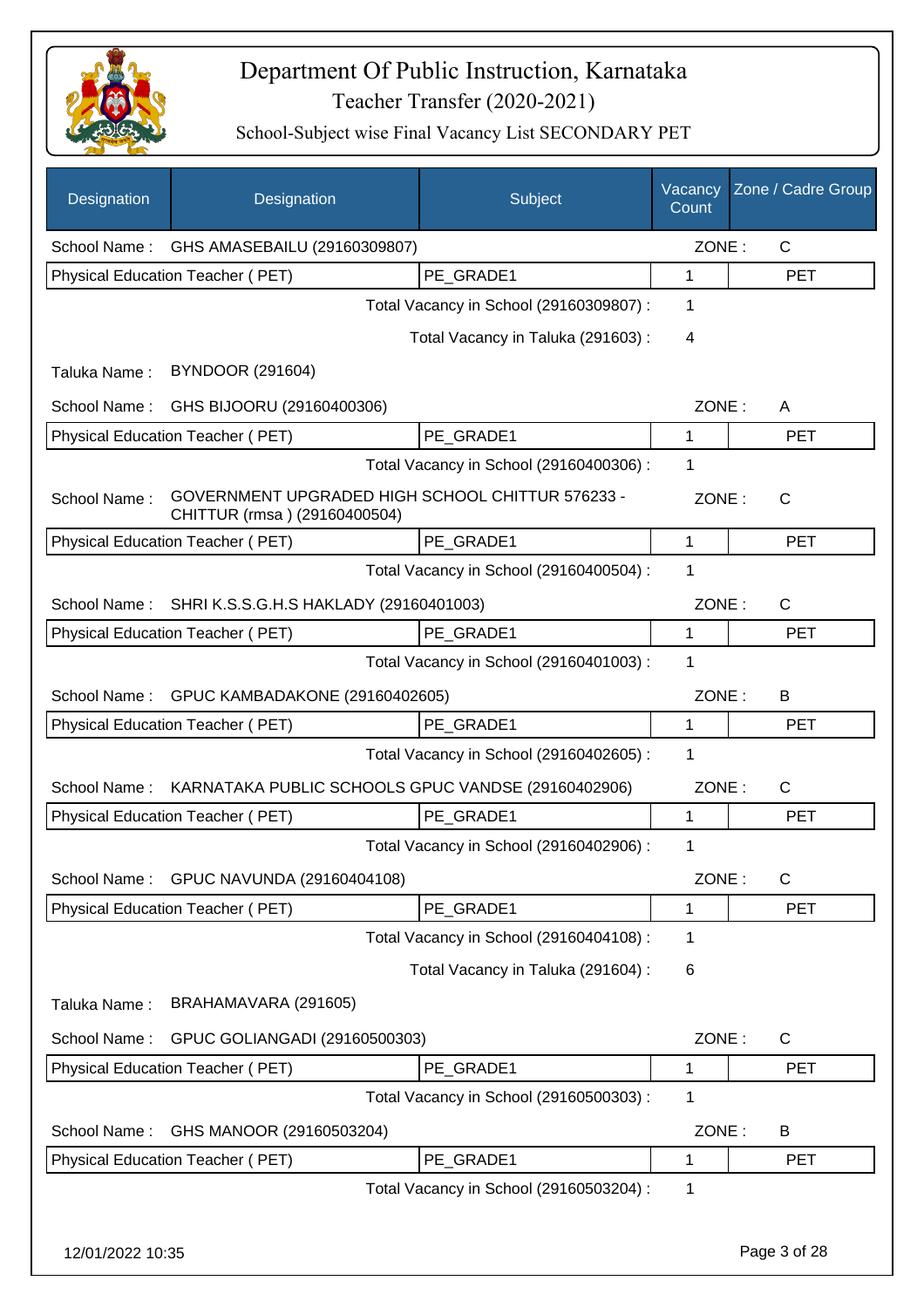

| Designation      | Designation                                                    | Subject                                 | Vacancy<br>Count | Zone / Cadre Group |
|------------------|----------------------------------------------------------------|-----------------------------------------|------------------|--------------------|
| School Name:     | GHS VADDARSE (29160505102)                                     |                                         | ZONE:            | B                  |
|                  | Physical Education Teacher (PET)                               | PE_GRADE1                               | 1                | <b>PET</b>         |
|                  |                                                                | Total Vacancy in School (29160505102) : | 1                |                    |
| School Name:     | KARNATAKA PUBLIC SCHOOLS GPUC KOKKARNE (29160505806)           |                                         | ZONE:            | C                  |
|                  | <b>Physical Education Teacher (PET)</b>                        | PE_GRADE1                               | 1                | <b>PET</b>         |
|                  |                                                                | Total Vacancy in School (29160505806) : | 1                |                    |
| School Name:     | GOVERNMENT COMPOSITE HIGH SCHOOL, SHETTYBETTU<br>(29160507303) |                                         | ZONE:            | A                  |
|                  | Physical Education Teacher (PET)                               | PE GRADE1                               | 1                | <b>PET</b>         |
|                  |                                                                | Total Vacancy in School (29160507303) : | 1                |                    |
|                  |                                                                | Total Vacancy in Taluka (291605):       | 5                |                    |
| District Name:   | CHIKKAMANGALURU (2917)                                         |                                         |                  |                    |
| Taluka Name:     | <b>SRINGERI (291701)</b>                                       |                                         |                  |                    |
| School Name:     | GHS THOREHADLU (29170103104)                                   |                                         | ZONE:            | $\mathsf{C}$       |
|                  | Physical Education Teacher (PET)                               | PE GRADE1                               | 1                | <b>PET</b>         |
|                  |                                                                | Total Vacancy in School (29170103104) : | 1                |                    |
|                  |                                                                | Total Vacancy in Taluka (291701) :      | 1                |                    |
| Taluka Name:     | KOPPA (291702)                                                 |                                         |                  |                    |
| School Name:     | GHS AGALAGANDI (29170205904)                                   |                                         | ZONE:            | $\mathsf{C}$       |
|                  | Physical Education Teacher (PET)                               | PE_GRADE1                               | 1                | <b>PET</b>         |
|                  |                                                                | Total Vacancy in School (29170205904) : | 1                |                    |
|                  |                                                                | Total Vacancy in Taluka (291702):       | 1                |                    |
| Taluka Name:     | NARASIMHARAJAPURA (291703)                                     |                                         |                  |                    |
| School Name:     | KARNATAKA PUBLIC SCHOOLS GJC, NRPURA (29170350301)             |                                         | ZONE:            | A                  |
|                  | Physical Education Teacher (PET)                               | PE_GRADE1                               | 1                | <b>PET</b>         |
|                  |                                                                | Total Vacancy in School (29170350301) : | 1                |                    |
|                  |                                                                | Total Vacancy in Taluka (291703):       | 1                |                    |
| Taluka Name:     | <b>TARIKERE (291704)</b>                                       |                                         |                  |                    |
| School Name:     | GHS BAVIKERE (29170400708)                                     |                                         | ZONE:            | C                  |
|                  | Physical Education Teacher (PET)                               | PE_GRADE1                               | 1                | <b>PET</b>         |
|                  |                                                                | Total Vacancy in School (29170400708) : | 1                |                    |
| 12/01/2022 10:35 |                                                                |                                         |                  | Page 4 of 28       |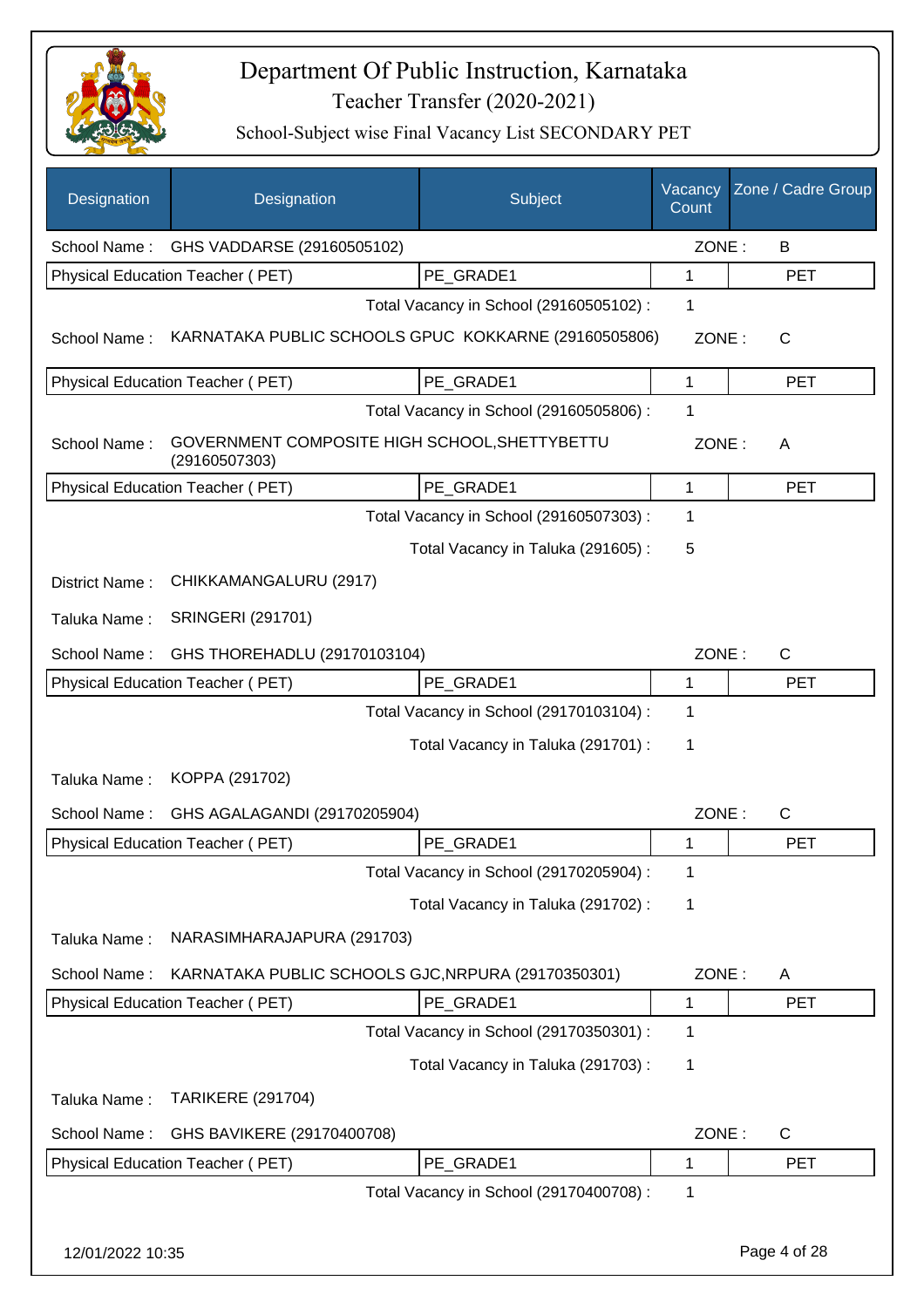

| Designation      | Designation                             | Subject                                 | Vacancy<br>Count | Zone / Cadre Group |
|------------------|-----------------------------------------|-----------------------------------------|------------------|--------------------|
| School Name:     | GHS SOKKE (29170419903)                 |                                         | ZONE:            | B                  |
|                  | Physical Education Teacher (PET)        | PE_GRADE1                               | 1                | <b>PET</b>         |
|                  |                                         | Total Vacancy in School (29170419903) : | 1                |                    |
| School Name:     | GHS BAGGAVALLI (29170425003)            |                                         | ZONE:            | $\mathsf{C}$       |
|                  | Physical Education Teacher (PET)        | PE GRADE1                               | 1                | <b>PET</b>         |
|                  |                                         | Total Vacancy in School (29170425003) : | 1                |                    |
| School Name:     | GJC BOYS TARIKERE (29170425811)         |                                         | ZONE:            | A                  |
|                  | Physical Education Teacher (PET)        | PE_GRADE1                               | 1                | <b>PET</b>         |
|                  |                                         | Total Vacancy in School (29170425811) : | 1                |                    |
|                  |                                         | Total Vacancy in Taluka (291704) :      | 4                |                    |
| Taluka Name:     | KADUR (291705)                          |                                         |                  |                    |
| School Name:     | GHS GARAGADAHALLI (29170521304)         |                                         | ZONE:            | $\mathsf{C}$       |
|                  | Physical Education Teacher (PET)        | PE_GRADE1                               | 1                | <b>PET</b>         |
|                  |                                         | Total Vacancy in School (29170521304) : | 1                |                    |
| School Name:     | G.J.C. PANCHANAHALLI (29170523007)      |                                         | ZONE:            | $\mathsf{C}$       |
|                  | Physical Education Teacher (PET)        | PE_GRADE1                               | 1                | <b>PET</b>         |
|                  |                                         | Total Vacancy in School (29170523007) : | 1                |                    |
|                  |                                         | Total Vacancy in Taluka (291705):       | 2                |                    |
| Taluka Name:     | CHIKMAGALUR (291706)                    |                                         |                  |                    |
| School Name:     | GHS SANGAMESHWARAPETE (29170600617)     |                                         | ZONE:            | C                  |
|                  | <b>Physical Education Teacher (PET)</b> | PE_GRADE1                               | 1                | <b>PET</b>         |
|                  |                                         | Total Vacancy in School (29170600617) : | 1                |                    |
| School Name:     | GHS THOGARIHANKAL (29170601804)         |                                         | ZONE:            | C                  |
|                  | Physical Education Teacher (PET)        | PE_GRADE1                               | 1                | PET                |
|                  |                                         | Total Vacancy in School (29170601804) : | 1                |                    |
| School Name:     | GJC K B HALL (29170615003)              |                                         | ZONE:            | C                  |
|                  | Physical Education Teacher (PET)        | PE_GRADE1                               | 1                | <b>PET</b>         |
|                  |                                         | Total Vacancy in School (29170615003) : | 1                |                    |
| School Name:     | GHS THALIHALLA (29170615103)            |                                         | ZONE:            | C                  |
|                  | Physical Education Teacher (PET)        | PE_GRADE1                               | 1                | <b>PET</b>         |
|                  |                                         | Total Vacancy in School (29170615103) : | 1                |                    |
|                  |                                         | Total Vacancy in Taluka (291706) :      | 4                |                    |
| 12/01/2022 10:35 |                                         |                                         |                  | Page 5 of 28       |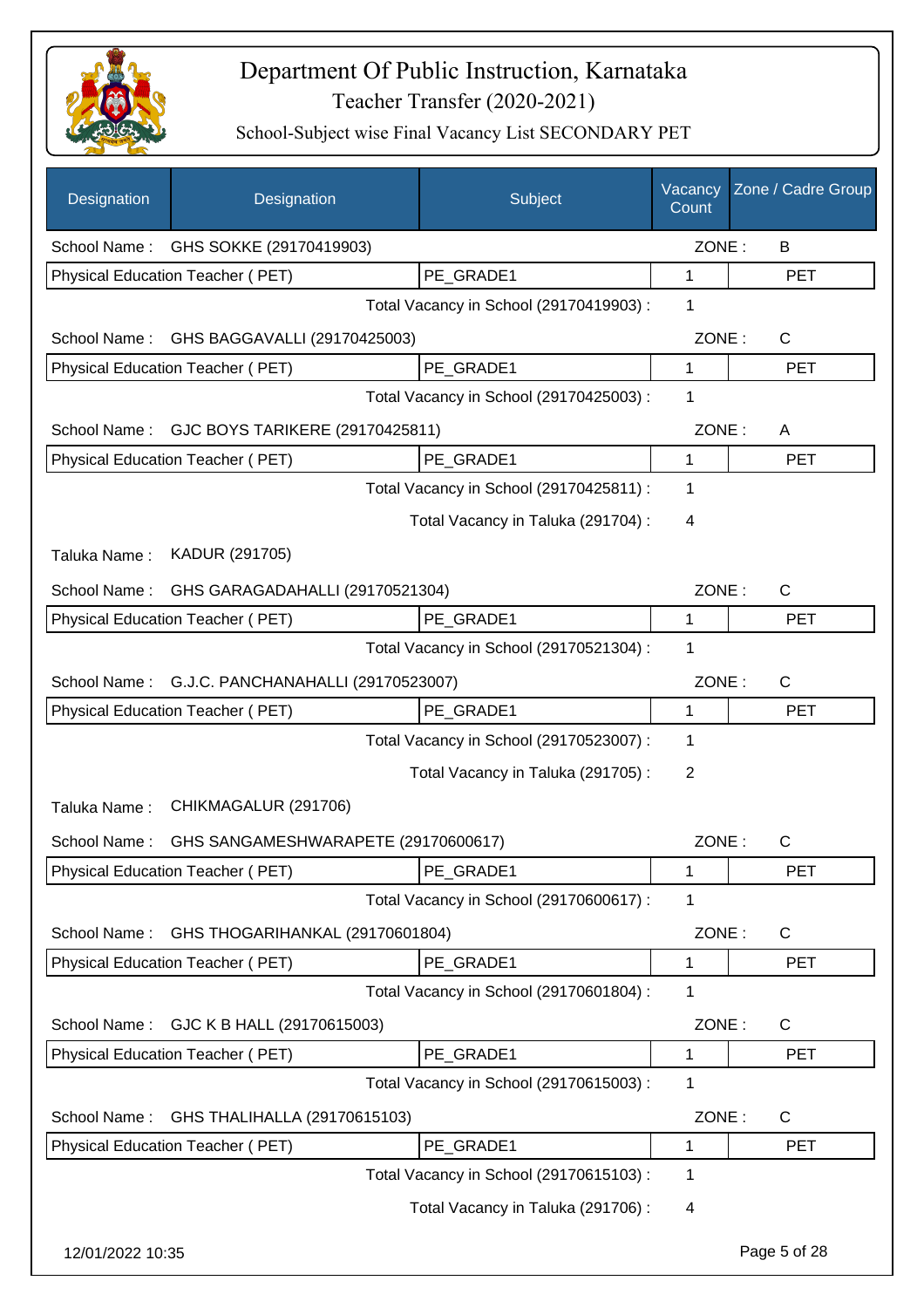

| Designation      | Designation                               | Subject                                 | Vacancy<br>Count | Zone / Cadre Group |
|------------------|-------------------------------------------|-----------------------------------------|------------------|--------------------|
| Taluka Name:     | <b>MOODIGERE (291707)</b>                 |                                         |                  |                    |
| School Name:     | GHS, HIREBYLU (29170701305)               |                                         | ZONE:            | $\mathsf{C}$       |
|                  | Physical Education Teacher (PET)          | PE GRADE1                               | $\mathbf{1}$     | <b>PET</b>         |
|                  |                                           | Total Vacancy in School (29170701305) : | 1                |                    |
| School Name:     | GHS KUNDURU (29170704009)                 |                                         | ZONE:            | $\mathsf{C}$       |
|                  | Physical Education Teacher (PET)          | PE_GRADE1                               | 1                | <b>PET</b>         |
|                  |                                           | Total Vacancy in School (29170704009) : | 1                |                    |
| School Name:     | GJC KUDUREMUKHA (29170716001)             |                                         | ZONE:            | $\mathsf{C}$       |
|                  | <b>Physical Education Teacher (PET)</b>   | PE GRADE1                               | 1                | <b>PET</b>         |
|                  |                                           | Total Vacancy in School (29170716001) : | 1                |                    |
|                  |                                           | Total Vacancy in Taluka (291707) :      | 3                |                    |
| Taluka Name:     | <b>BIRURU (291708)</b>                    |                                         |                  |                    |
| School Name:     | GHS UDEVA (29170800902)                   |                                         | ZONE:            | $\mathsf{C}$       |
|                  | Physical Education Teacher (PET)          | PE_GRADE1                               | 1                | <b>PET</b>         |
|                  |                                           | Total Vacancy in School (29170800902) : | 1                |                    |
| School Name:     | GHS ALAGHATTA-Panchehosalli (29170801503) |                                         | ZONE:            | $\mathsf{C}$       |
|                  | Physical Education Teacher (PET)          | PE GRADE1                               | 1                | <b>PET</b>         |
|                  |                                           | Total Vacancy in School (29170801503) : | 1                |                    |
| School Name:     | GHS JODIHOCHIHALLI (29170802903)          |                                         | ZONE:            | C                  |
|                  | Physical Education Teacher (PET)          | PE GRADE1                               | 1                | <b>PET</b>         |
|                  |                                           | Total Vacancy in School (29170802903) : | 1                |                    |
| School Name:     | GHSGUBBIHALLI (29170804102)               |                                         | ZONE:            | $\mathsf{C}$       |
|                  | Physical Education Teacher (PET)          | PE_GRADE1                               | 1                | <b>PET</b>         |
|                  |                                           | Total Vacancy in School (29170804102) : | 1                |                    |
|                  |                                           | Total Vacancy in Taluka (291708) :      | 4                |                    |
| District Name:   | <b>MANDYA (2922)</b>                      |                                         |                  |                    |
| Taluka Name:     | KRISHNARAJA PET (292201)                  |                                         |                  |                    |
| School Name:     | GHS AGRAHARABACHAHALLY (29220100602)      |                                         | ZONE:            | B                  |
|                  | Physical Education Teacher (PET)          | PE_GRADE1                               | 1                | <b>PET</b>         |
|                  |                                           | Total Vacancy in School (29220100602) : | 1                |                    |
| School Name:     | GJC AKKIHEBBALU (29220100705)             |                                         | ZONE:            | $\mathsf{C}$       |
|                  |                                           |                                         |                  |                    |
| 12/01/2022 10:35 |                                           |                                         |                  | Page 6 of 28       |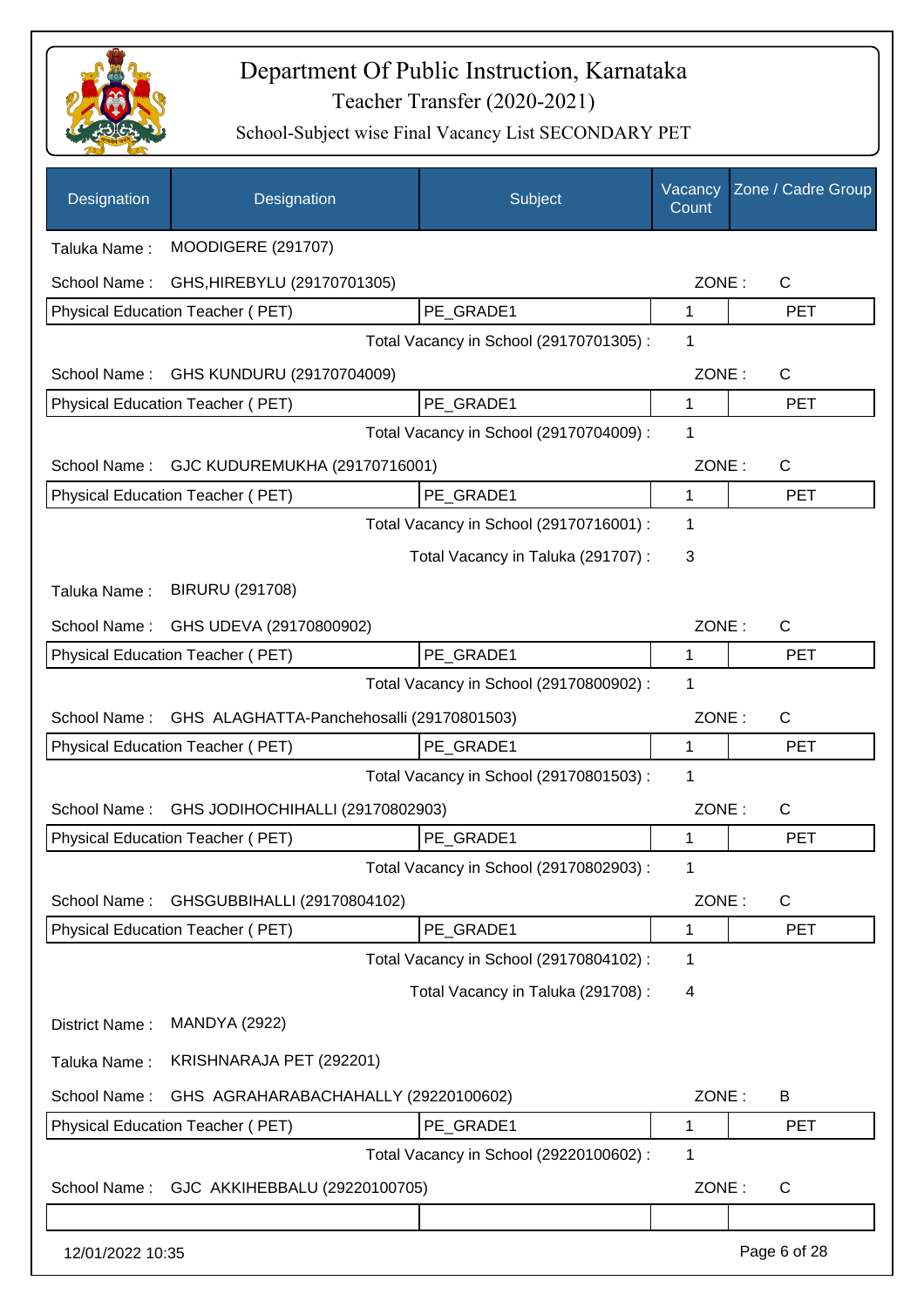

| Designation      | Designation                                         | Subject                                 | Vacancy<br>Count | Zone / Cadre Group |
|------------------|-----------------------------------------------------|-----------------------------------------|------------------|--------------------|
|                  | Physical Education Teacher (PET)                    | PE_GRADE1                               | 1                | <b>PET</b>         |
|                  |                                                     | Total Vacancy in School (29220100705) : | 1                |                    |
| School Name:     | GJC BALLENAHALLY (29220103202)                      |                                         | ZONE:            | $\mathsf{C}$       |
|                  | Physical Education Teacher (PET)                    | PE_GRADE1                               | 1                | <b>PET</b>         |
|                  |                                                     | Total Vacancy in School (29220103202) : | 1                |                    |
| School Name:     | GHS BILLENHALLY (29220105302)                       |                                         | ZONE:            | C                  |
|                  | Physical Education Teacher (PET)                    | PE GRADE1                               | 1                | <b>PET</b>         |
|                  |                                                     | Total Vacancy in School (29220105302) : | 1                |                    |
|                  | School Name: GJC BOOKANAKERE (29220106405)          |                                         | ZONE:            | $\mathsf{C}$       |
|                  | Physical Education Teacher (PET)                    | PE GRADE1                               | 1                | <b>PET</b>         |
|                  |                                                     | Total Vacancy in School (29220106405) : | 1                |                    |
|                  | School Name: GHS CHATAMGERE (29220107002)           |                                         | ZONE:            | C                  |
|                  | Physical Education Teacher (PET)                    | PE GRADE1                               | $\mathbf{1}$     | <b>PET</b>         |
|                  |                                                     | Total Vacancy in School (29220107002) : | 1                |                    |
| School Name:     | KARNATAKA PUBLIC SCHOOLS GPUC KIKKERI (29220118014) |                                         | ZONE:            | C                  |
|                  | Physical Education Teacher (PET)                    | PE_GRADE1                               | 1                | <b>PET</b>         |
|                  |                                                     | Total Vacancy in School (29220118014) : | 1                |                    |
| School Name:     | GHS MADAPURA (29220121004)                          |                                         | ZONE:            | $\mathsf{C}$       |
|                  | Physical Education Teacher (PET)                    | PE_GRADE1                               | 1                | <b>PET</b>         |
|                  |                                                     | Total Vacancy in School (29220121004) : | 1                |                    |
| School Name:     | GHS MADUVINAKODI (29220121104)                      |                                         | ZONE:            | С                  |
|                  | Physical Education Teacher (PET)                    | PE_GRADE1                               | 1                | <b>PET</b>         |
|                  |                                                     | Total Vacancy in School (29220121104) : | 1                |                    |
| School Name:     | GJC VITTALA PURA (29220130804)                      |                                         | ZONE:            | C                  |
|                  | Physical Education Teacher (PET)                    | PE GRADE1                               | 1                | <b>PET</b>         |
|                  |                                                     | Total Vacancy in School (29220130804) : | 1                |                    |
| School Name:     | Gpu college K R PET (29220133402)                   |                                         | ZONE:            | A                  |
|                  | Physical Education Teacher (PET)                    | PE_GRADE1                               | 1                | <b>PET</b>         |
|                  |                                                     | Total Vacancy in School (29220133402) : | 1                |                    |
|                  |                                                     | Total Vacancy in Taluka (292201) :      | 11               |                    |
| Taluka Name:     | MADDUR (292202)                                     |                                         |                  |                    |
| School Name:     | GHS ABALAVADI (29220200102)                         |                                         | ZONE:            | C                  |
| 12/01/2022 10:35 |                                                     |                                         |                  | Page 7 of 28       |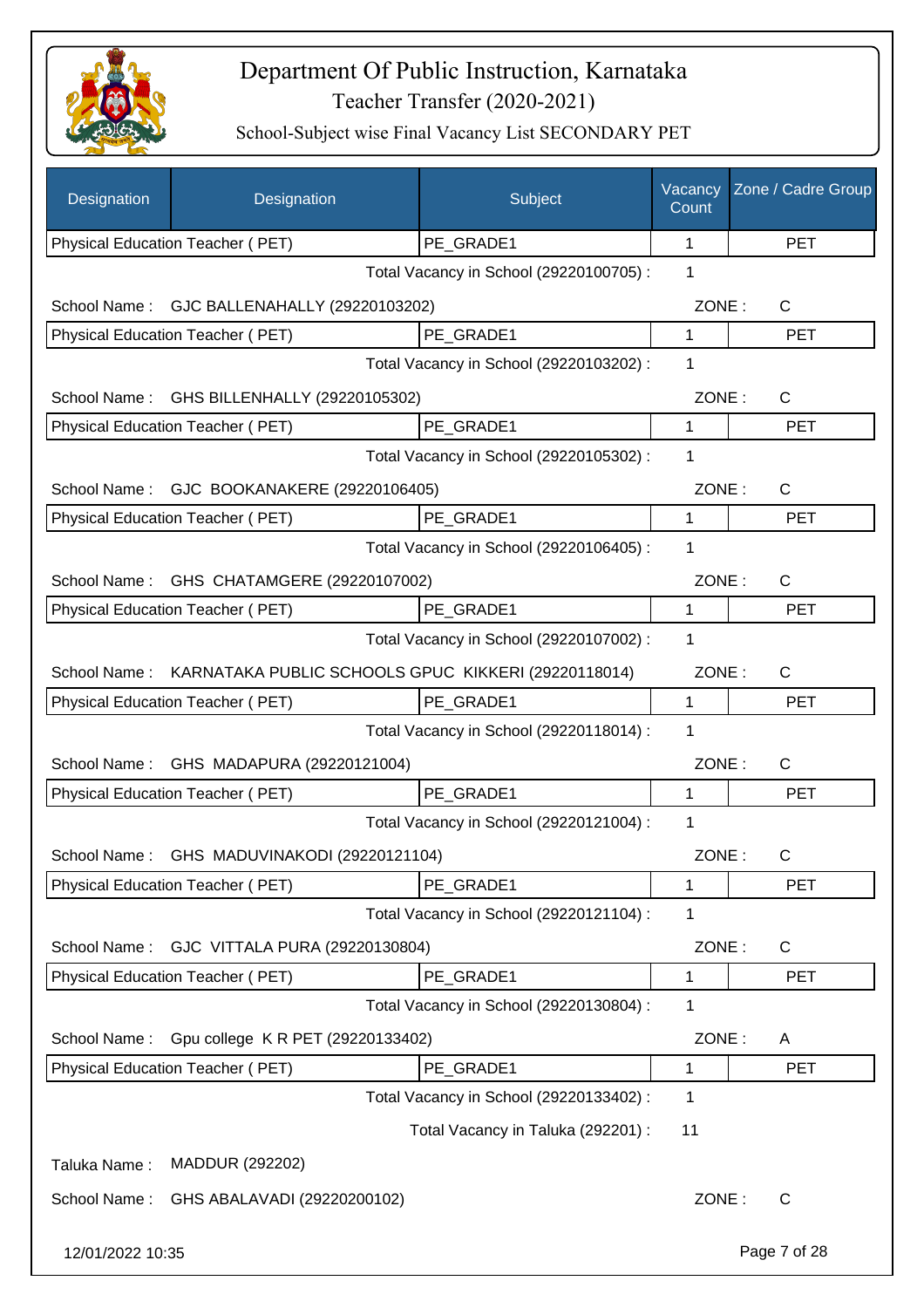

| Designation      | Designation                                                 | Subject                                 | Vacancy<br>Count | Zone / Cadre Group |
|------------------|-------------------------------------------------------------|-----------------------------------------|------------------|--------------------|
|                  | Physical Education Teacher (PET)                            | PE GRADE1                               | $\mathbf{1}$     | <b>PET</b>         |
|                  |                                                             | Total Vacancy in School (29220200102) : | 1                |                    |
|                  | School Name: GHS ALUR (29220200603)                         |                                         | ZONE:            | B                  |
|                  | Physical Education Teacher (PET)                            | PE GRADE1                               | 1                | <b>PET</b>         |
|                  |                                                             | Total Vacancy in School (29220200603) : | 1                |                    |
| School Name:     | KARNATAKA PUBLIC SCHOOLS GJC BESAGARAHALLY<br>(29220201814) |                                         | ZONE:            | C                  |
|                  | Physical Education Teacher (PET)                            | PE GRADE1                               | $\mathbf 1$      | <b>PET</b>         |
|                  |                                                             | Total Vacancy in School (29220201814) : | 1                |                    |
|                  | School Name: GJC CHIKKANKANAHALLY (29220203403)             |                                         | ZONE:            | $\mathsf{C}$       |
|                  | Physical Education Teacher (PET)                            | PE GRADE1                               | $\mathbf 1$      | <b>PET</b>         |
|                  |                                                             | Total Vacancy in School (29220203403) : | 1                |                    |
| School Name:     | GHS HALEHALLY (29220205102)                                 |                                         | ZONE:            | $\mathsf{C}$       |
|                  | Physical Education Teacher (PET)                            | PE GRADE1                               | 1                | <b>PET</b>         |
|                  |                                                             | Total Vacancy in School (29220205102) : | 1                |                    |
| School Name:     | GHS HOOTAGERE (29220206004)                                 |                                         | ZONE:            | $\mathsf{C}$       |
|                  | Physical Education Teacher (PET)                            | PE GRADE1                               | 1                | <b>PET</b>         |
|                  |                                                             | Total Vacancy in School (29220206004) : | 1                |                    |
| School Name:     | GHS HOSAGAVI (29220206305)                                  |                                         | ZONE:            | $\mathsf{C}$       |
|                  | Physical Education Teacher (PET)                            | PE_GRADE1                               | $\mathbf{1}$     | <b>PET</b>         |
|                  |                                                             | Total Vacancy in School (29220206305) : | 1                |                    |
| School Name:     | GHS KADILUVAGILU (29220207703)                              |                                         | ZONE:            | C                  |
|                  | Physical Education Teacher (PET)                            | PE_GRADE1                               | 1                | <b>PET</b>         |
|                  |                                                             | Total Vacancy in School (29220207703) : | 1                |                    |
| School Name:     | GHS KOOLAGERE GATE (29220208504)                            |                                         | ZONE:            | C                  |
|                  | Physical Education Teacher (PET)                            | PE_GRADE1                               | 1                | <b>PET</b>         |
|                  |                                                             | Total Vacancy in School (29220208504) : | 1                |                    |
| School Name:     | GHS KONGABORANA DODDI (29220209803)                         |                                         | ZONE:            | C                  |
|                  | Physical Education Teacher (PET)                            | PE_GRADE1                               | 1                | PET                |
|                  |                                                             | Total Vacancy in School (29220209803) : | 1                |                    |
| School Name:     | GHS MADENAHALLY (29220210105)                               |                                         | ZONE:            | C                  |
|                  | Physical Education Teacher (PET)                            | PE_GRADE1                               | 1                | <b>PET</b>         |
|                  |                                                             | Total Vacancy in School (29220210105) : | 1                |                    |
|                  |                                                             |                                         |                  |                    |
| 12/01/2022 10:35 |                                                             |                                         |                  | Page 8 of 28       |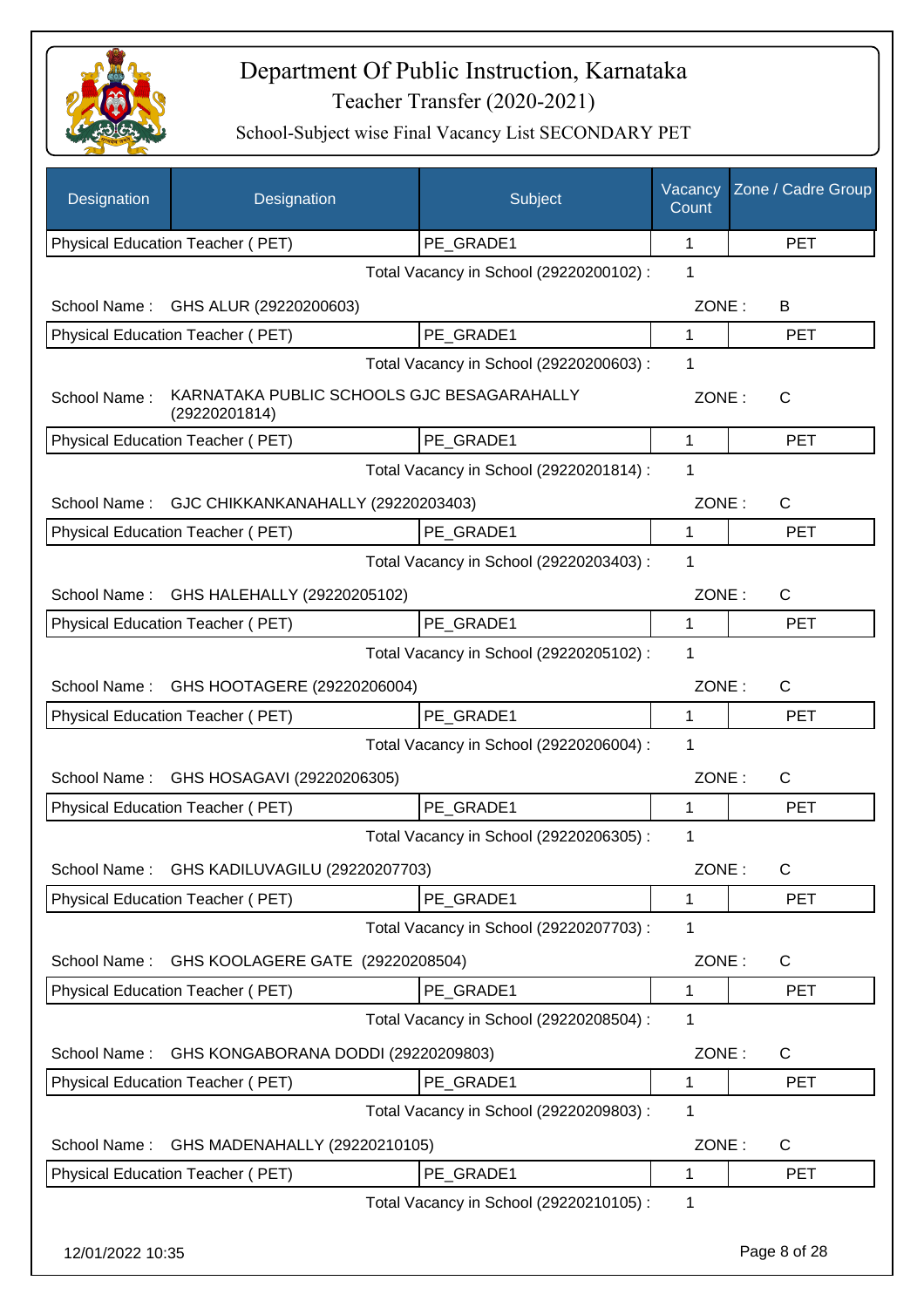

| Designation      | Designation                                                   | Subject                                 | Vacancy<br>Count | Zone / Cadre Group |
|------------------|---------------------------------------------------------------|-----------------------------------------|------------------|--------------------|
|                  | School Name: GHS TYLOORU (29220214803)                        |                                         | ZONE:            | $\mathsf{C}$       |
|                  | Physical Education Teacher (PET)                              | PE_GRADE1                               | 1                | <b>PET</b>         |
|                  |                                                               | Total Vacancy in School (29220214803) : | 1                |                    |
| School Name:     | GJC CHANDUPURA (29220216301)                                  |                                         | ZONE:            | C                  |
|                  | Physical Education Teacher (PET)                              | PE GRADE1                               | 1                | <b>PET</b>         |
|                  |                                                               | Total Vacancy in School (29220216301) : | 1                |                    |
|                  |                                                               | Total Vacancy in Taluka (292202) :      | 13               |                    |
| Taluka Name:     | <b>MALAVALLY (292203)</b>                                     |                                         |                  |                    |
| School Name:     | GHPS DHANAGOORU(SHEEP BREEDIN RMSA UPGRADED)<br>(29220304102) |                                         | ZONE:            | $\mathsf{C}$       |
|                  | <b>Physical Education Teacher (PET)</b>                       | PE_GRADE1                               | $\mathbf 1$      | <b>PET</b>         |
|                  |                                                               | Total Vacancy in School (29220304102) : | 1                |                    |
| School Name:     | KARNATAKA PUBLIC SCHOOL GJC HALAGUR (29220306017)             |                                         | ZONE:            | C                  |
|                  | Physical Education Teacher (PET)                              | PE_GRADE1                               | 1                | <b>PET</b>         |
|                  |                                                               | Total Vacancy in School (29220306017) : | 1                |                    |
| School Name:     | GHS HUSKURU (29220307707)                                     |                                         | ZONE:            | C                  |
|                  | Physical Education Teacher (PET)                              | PE GRADE1                               | 1                | <b>PET</b>         |
|                  |                                                               | Total Vacancy in School (29220307707) : | 1                |                    |
| School Name:     | GHS MIKKERE (29220312103)                                     |                                         | ZONE:            | C                  |
|                  | <b>Physical Education Teacher (PET)</b>                       | PE_GRADE1                               | 1                | <b>PET</b>         |
|                  |                                                               | Total Vacancy in School (29220312103) : | 1                |                    |
| School Name:     | GOVT HIGH SCHOOL NITTURU (29220313608)                        |                                         | ZONE:            | C                  |
|                  | Physical Education Teacher (PET)                              | PE_GRADE1                               | 1                | <b>PET</b>         |
|                  |                                                               | Total Vacancy in School (29220313608) : | 1                |                    |
| School Name:     | GHS GIRLS NEW MALAVALLI (29220320701)                         |                                         | ZONE:            | A                  |
|                  | Physical Education Teacher (PET)                              | PE_GRADE1                               | 1                | <b>PET</b>         |
|                  |                                                               | Total Vacancy in School (29220320701) : | 1                |                    |
|                  |                                                               | Total Vacancy in Taluka (292203) :      | 6                |                    |
| Taluka Name:     | MANDYA SOUTH (292204)                                         |                                         |                  |                    |
| School Name:     | GHS URAMARAKASALAGERE (29220417304)                           |                                         | ZONE:            | $\mathsf C$        |
|                  | Physical Education Teacher (PET)                              | PE_GRADE1                               | 1                | <b>PET</b>         |
|                  |                                                               | Total Vacancy in School (29220417304) : | 1                |                    |
| 12/01/2022 10:35 |                                                               |                                         |                  | Page 9 of 28       |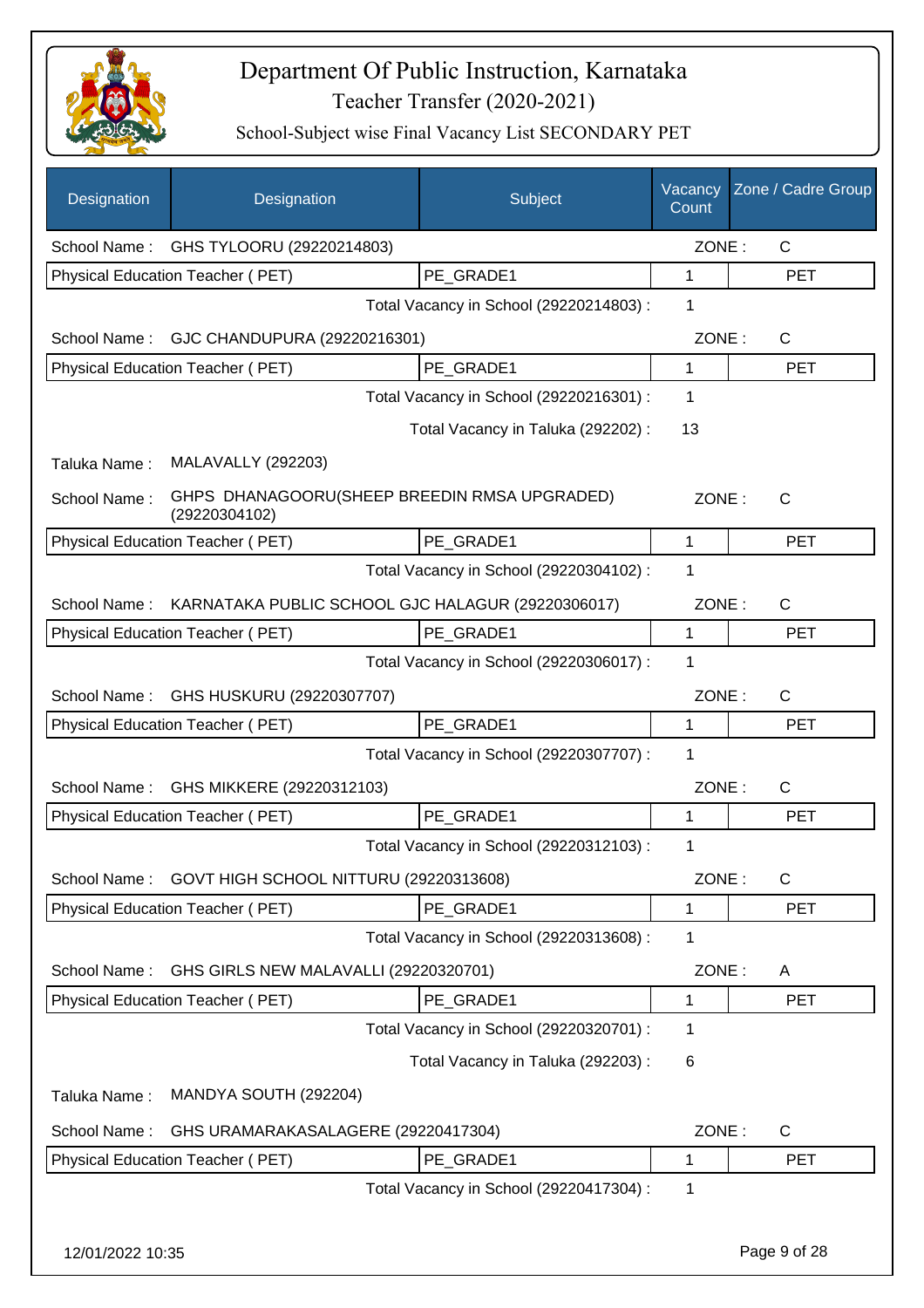

| Designation      | Designation                                 | Subject                                 | Vacancy<br>Count | Zone / Cadre Group |
|------------------|---------------------------------------------|-----------------------------------------|------------------|--------------------|
|                  |                                             | Total Vacancy in Taluka (292204) :      | 1                |                    |
| Taluka Name:     | NAGAMANGALA (292205)                        |                                         |                  |                    |
| School Name:     | RDS GGHS BELLUR (29220503911)               |                                         | ZONE:            | A                  |
|                  | Physical Education Teacher (PET)            | PE GRADE1                               | 1                | <b>PET</b>         |
|                  |                                             | Total Vacancy in School (29220503911) : | 1                |                    |
|                  | School Name: GJC BELLUR (29220503912)       |                                         | ZONE:            | A                  |
|                  | Physical Education Teacher (PET)            | PE GRADE1                               | 1                | <b>PET</b>         |
|                  |                                             | Total Vacancy in School (29220503912) : | 1                |                    |
| School Name:     | HS BHIMANA HALLI (29220504307)              |                                         | ZONE:            | $\mathsf{C}$       |
|                  | <b>Physical Education Teacher (PET)</b>     | PE_GRADE1                               | 1                | <b>PET</b>         |
|                  |                                             | Total Vacancy in School (29220504307) : | 1                |                    |
| School Name:     | GJC BOGADI (29220504906)                    |                                         | ZONE:            | $\mathsf{C}$       |
|                  | Physical Education Teacher (PET)            | PE_GRADE1                               | 1                | <b>PET</b>         |
|                  |                                             | Total Vacancy in School (29220504906) : | 1                |                    |
| School Name:     | GHS BOMMANAHALLI(KEMBARE) (29220505003)     |                                         | ZONE:            | A                  |
|                  | Physical Education Teacher (PET)            | PE GRADE1                               | 1                | <b>PET</b>         |
|                  |                                             | Total Vacancy in School (29220505003) : | 1                |                    |
| School Name:     | GJC HARADANA HALLI (29220514607)            |                                         | ZONE:            | $\mathsf{C}$       |
|                  | Physical Education Teacher (PET)            | PE GRADE1                               | 1                | <b>PET</b>         |
|                  |                                             | Total Vacancy in School (29220514607) : | 1                |                    |
|                  | School Name: GJC KADABA HALLY (29220518905) |                                         | ZONE:            | $\mathsf{C}$       |
|                  | Physical Education Teacher (PET)            | PE_GRADE1                               | 1                | <b>PET</b>         |
|                  |                                             | Total Vacancy in School (29220518905) : | 1                |                    |
| School Name:     | GHS HATNA (29220519605)                     |                                         | ZONE:            | C                  |
|                  | Physical Education Teacher (PET)            | PE_GRADE1                               | 1                | <b>PET</b>         |
|                  |                                             | Total Vacancy in School (29220519605) : | 1                |                    |
| School Name:     | GHS KANTHAPURA (29220521406)                |                                         | ZONE:            | C                  |
|                  | Physical Education Teacher (PET)            | PE_GRADE1                               | 1                | <b>PET</b>         |
|                  |                                             | Total Vacancy in School (29220521406) : | 1                |                    |
| School Name:     | GHS P NERALAKERE (29220529902)              |                                         | ZONE:            | C                  |
|                  | Physical Education Teacher (PET)            | PE_GRADE1                               | 1                | <b>PET</b>         |
|                  |                                             | Total Vacancy in School (29220529902) : | 1                |                    |
| 12/01/2022 10:35 |                                             |                                         |                  | Page 10 of 28      |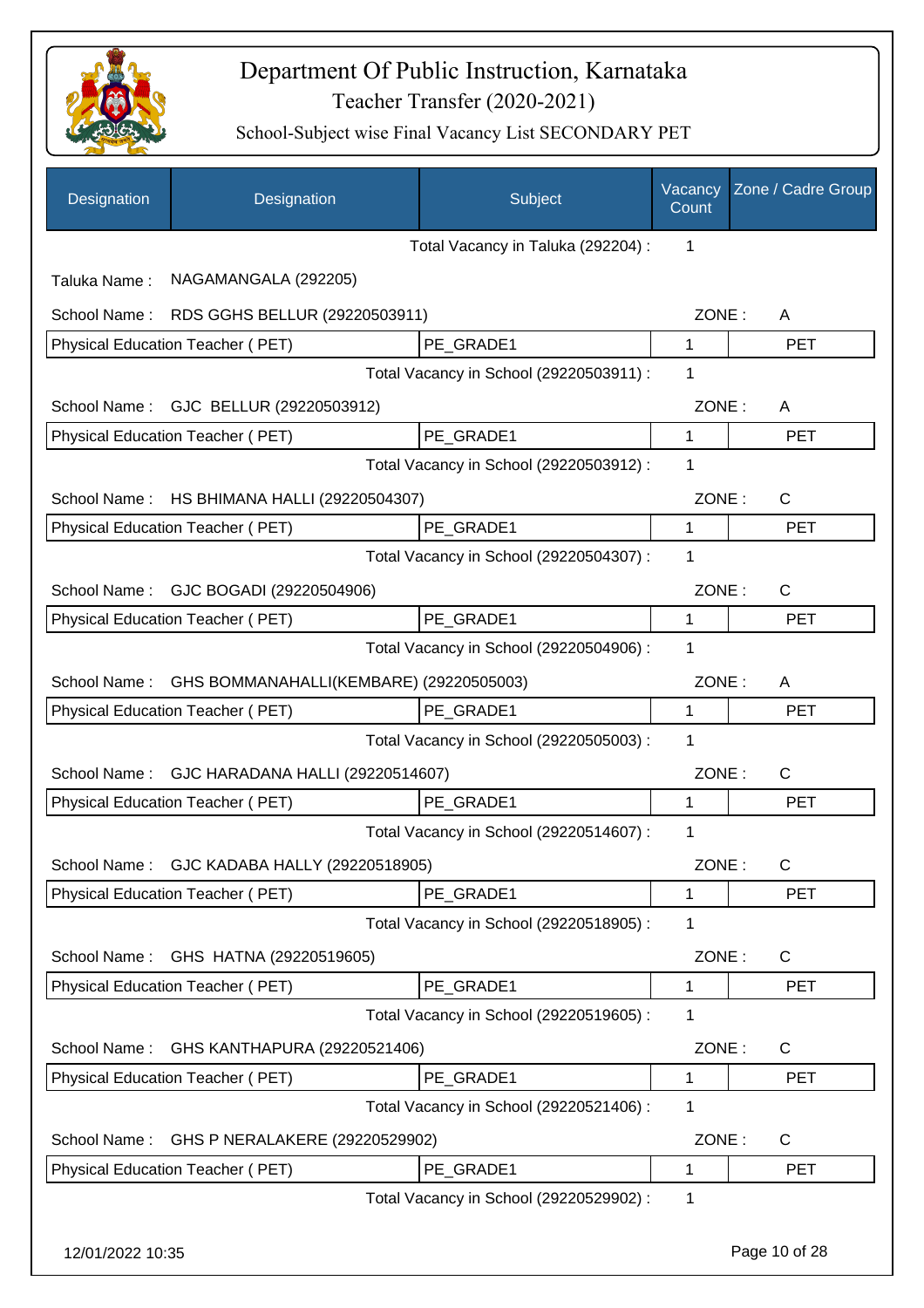

| Designation      | Designation                                            | Subject                                 | Vacancy<br>Count | Zone / Cadre Group |
|------------------|--------------------------------------------------------|-----------------------------------------|------------------|--------------------|
| School Name:     | GHS NAGAMANAGALA GIRLS (29220538805)                   |                                         | ZONE:            | A                  |
|                  | Physical Education Teacher (PET)                       | PE GRADE1                               | $\mathbf 1$      | <b>PET</b>         |
|                  |                                                        | Total Vacancy in School (29220538805) : | 1                |                    |
|                  |                                                        | Total Vacancy in Taluka (292205):       | 11               |                    |
| Taluka Name:     | PANDAVAPURA (292206)                                   |                                         |                  |                    |
| School Name:     | GHS BABY (29220601104)                                 |                                         | ZONE:            | $\mathsf{C}$       |
|                  | Physical Education Teacher (PET)                       | PE_GRADE1                               | 1                | <b>PET</b>         |
|                  |                                                        | Total Vacancy in School (29220601104) : | 1                |                    |
| School Name:     | GJC CHIKKABYADARAHALLI (29220603003)                   |                                         | ZONE:            | $\mathsf{C}$       |
|                  | Physical Education Teacher (PET)                       | PE GRADE1                               | 1                | <b>PET</b>         |
|                  |                                                        | Total Vacancy in School (29220603003) : | 1                |                    |
| School Name:     | KARNATAKA PUBLIC SCHOOLS GJC CHINAKURALI (29220603406) |                                         | ZONE:            | $\mathsf{C}$       |
|                  | Physical Education Teacher (PET)                       | PE_GRADE1                               | $\mathbf{1}$     | <b>PET</b>         |
|                  |                                                        | Total Vacancy in School (29220603406) : | 1                |                    |
| School Name:     | GHS LAKSHMISAGARA (29220609106)                        |                                         | ZONE:            | $\mathsf{C}$       |
|                  | Physical Education Teacher (PET)                       | PE GRADE1                               | 1                | <b>PET</b>         |
|                  |                                                        | Total Vacancy in School (29220609106) : | 1                |                    |
| School Name:     | GJC SUNKATHONNUR (29220613105)                         |                                         | ZONE:            | $\mathsf{C}$       |
|                  | Physical Education Teacher (PET)                       | PE GRADE1                               | 1                | <b>PET</b>         |
|                  |                                                        | Total Vacancy in School (29220613105) : | 1                |                    |
|                  |                                                        | Total Vacancy in Taluka (292206) :      | 5                |                    |
| Taluka Name:     | SRIRANGA PATNA (292207)                                |                                         |                  |                    |
| School Name:     | GHS BALLENAHALLY (29220701304)                         |                                         | ZONE:            | C                  |
|                  | Physical Education Teacher (PET)                       | PE GRADE1                               | 1                | <b>PET</b>         |
|                  |                                                        | Total Vacancy in School (29220701304) : | 1                |                    |
| School Name:     | GHS GANANGOORU (29220703802)                           |                                         | ZONE:            | $\mathsf{C}$       |
|                  | Physical Education Teacher (PET)                       | PE GRADE1                               | 1                | <b>PET</b>         |
|                  |                                                        | Total Vacancy in School (29220703802) : | 1                |                    |
| School Name:     | GHS NAGUVANAHALLY (29220707904)                        |                                         | ZONE:            | $\mathsf{C}$       |
|                  | Physical Education Teacher (PET)                       | PE GRADE1                               | 1                | <b>PET</b>         |
|                  |                                                        | Total Vacancy in School (29220707904) : | 1                |                    |
| 12/01/2022 10:35 |                                                        |                                         |                  | Page 11 of 28      |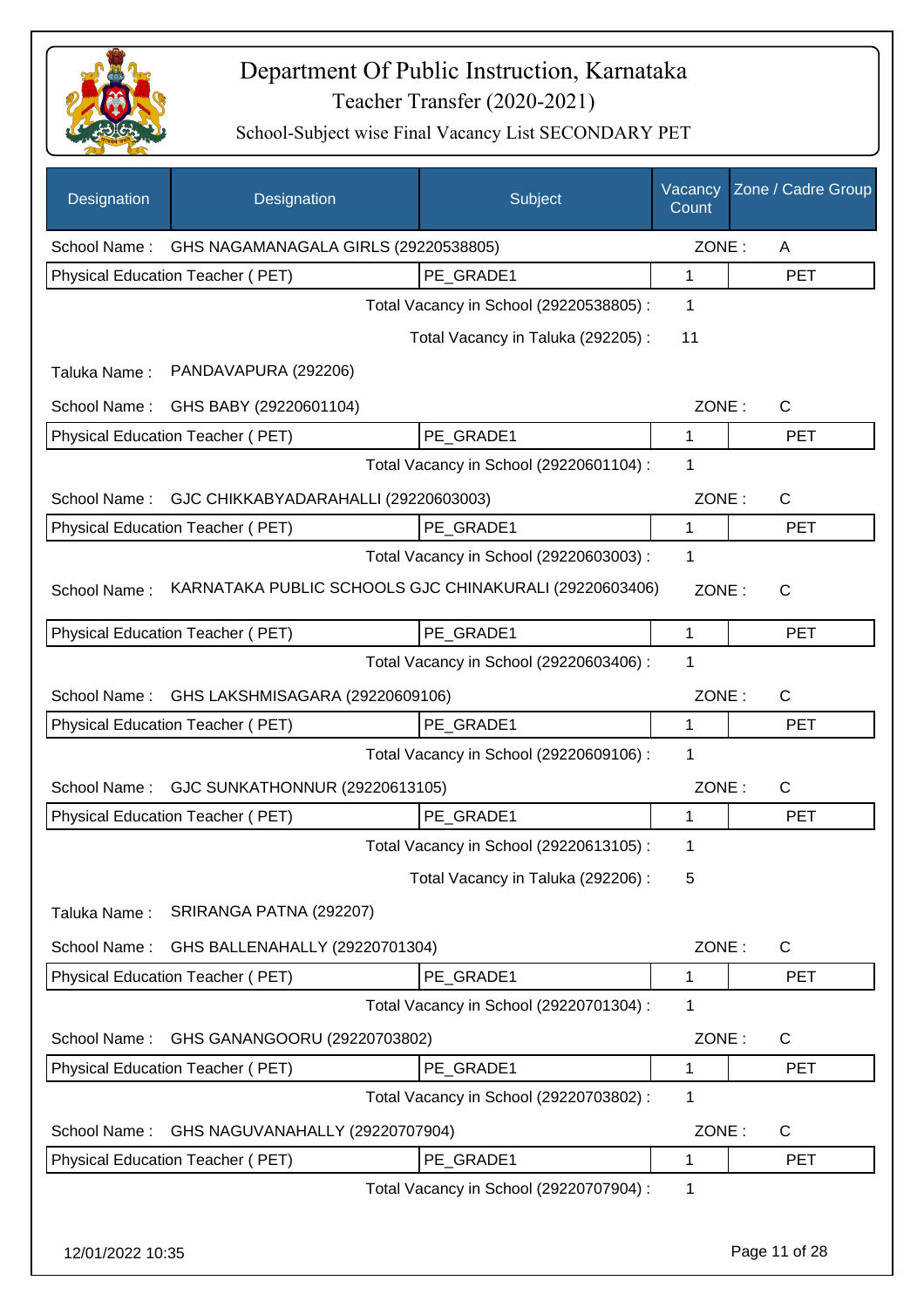

| <b>Designation</b> | Designation                                                         | Subject                                 | Vacancy<br>Count | Zone / Cadre Group |
|--------------------|---------------------------------------------------------------------|-----------------------------------------|------------------|--------------------|
| School Name:       | GHS NERALEKERE (29220708202)                                        |                                         | ZONE:            | $\mathsf{C}$       |
|                    | Physical Education Teacher (PET)                                    | PE GRADE1                               | 1                | <b>PET</b>         |
|                    |                                                                     | Total Vacancy in School (29220708202) : | 1                |                    |
|                    |                                                                     | Total Vacancy in Taluka (292207) :      | 4                |                    |
| Taluka Name:       | MANDYA NORTH (292208)                                               |                                         |                  |                    |
| School Name:       | KARNATAKA PUBLIC SCHOOLS G.P.U.C. COLLEGE BASARALU<br>(29220801705) |                                         | ZONE:            | C                  |
|                    | Physical Education Teacher (PET)                                    | PE_GRADE1                               | 1                | <b>PET</b>         |
|                    |                                                                     | Total Vacancy in School (29220801705) : | 1                |                    |
| School Name:       | GHS COMPOSITE CHANDAGALU (29220803706)                              |                                         | ZONE:            | $\mathsf{C}$       |
|                    | Physical Education Teacher (PET)                                    | PE GRADE1                               | 1                | <b>PET</b>         |
|                    |                                                                     | Total Vacancy in School (29220803706) : | 1                |                    |
| School Name:       | GHS BABY (29220804202)                                              |                                         | ZONE:            | C                  |
|                    | Physical Education Teacher (PET)                                    | PE_GRADE1                               | 1                | <b>PET</b>         |
|                    |                                                                     | Total Vacancy in School (29220804202) : | 1                |                    |
| School Name:       | GHS COMPOSITE JODIHODAGHATTA (29220804603)                          |                                         | ZONE:            | C                  |
|                    | Physical Education Teacher (PET)                                    | PE_GRADE1                               | 1                | <b>PET</b>         |
|                    |                                                                     | Total Vacancy in School (29220804603) : | 1                |                    |
| School Name:       | GHS SHIVAPURA (29220805406)                                         |                                         | ZONE:            | $\mathsf{C}$       |
|                    | Physical Education Teacher (PET)                                    | PE GRADE1                               | 1                | <b>PET</b>         |
|                    |                                                                     | Total Vacancy in School (29220805406) : | 1                |                    |
| School Name:       | GHS COMPOSITE G. MALLIGERE (29220806003)                            |                                         | ZONE:            | $\mathsf{C}$       |
|                    | Physical Education Teacher (PET)                                    | PE GRADE1                               | 1                | <b>PET</b>         |
|                    |                                                                     | Total Vacancy in School (29220806003) : | 1                |                    |
| School Name:       | GHS COMPOSITE HULIKERE (29220806105)                                |                                         | ZONE:            | C                  |
|                    | Physical Education Teacher (PET)                                    | PE GRADE1                               | 1                | <b>PET</b>         |
|                    |                                                                     | Total Vacancy in School (29220806105) : | 1                |                    |
|                    |                                                                     | Total Vacancy in Taluka (292208) :      | $\overline{7}$   |                    |
| District Name:     | <b>HASSAN (2923)</b>                                                |                                         |                  |                    |
| Taluka Name:       | ALUR (292301)                                                       |                                         |                  |                    |
| School Name:       | GHS KADALU (29230100802)                                            |                                         | ZONE:            | B                  |
|                    | Physical Education Teacher (PET)                                    | PE_GRADE1                               | 1                | <b>PET</b>         |
| 12/01/2022 10:35   |                                                                     |                                         |                  | Page 12 of 28      |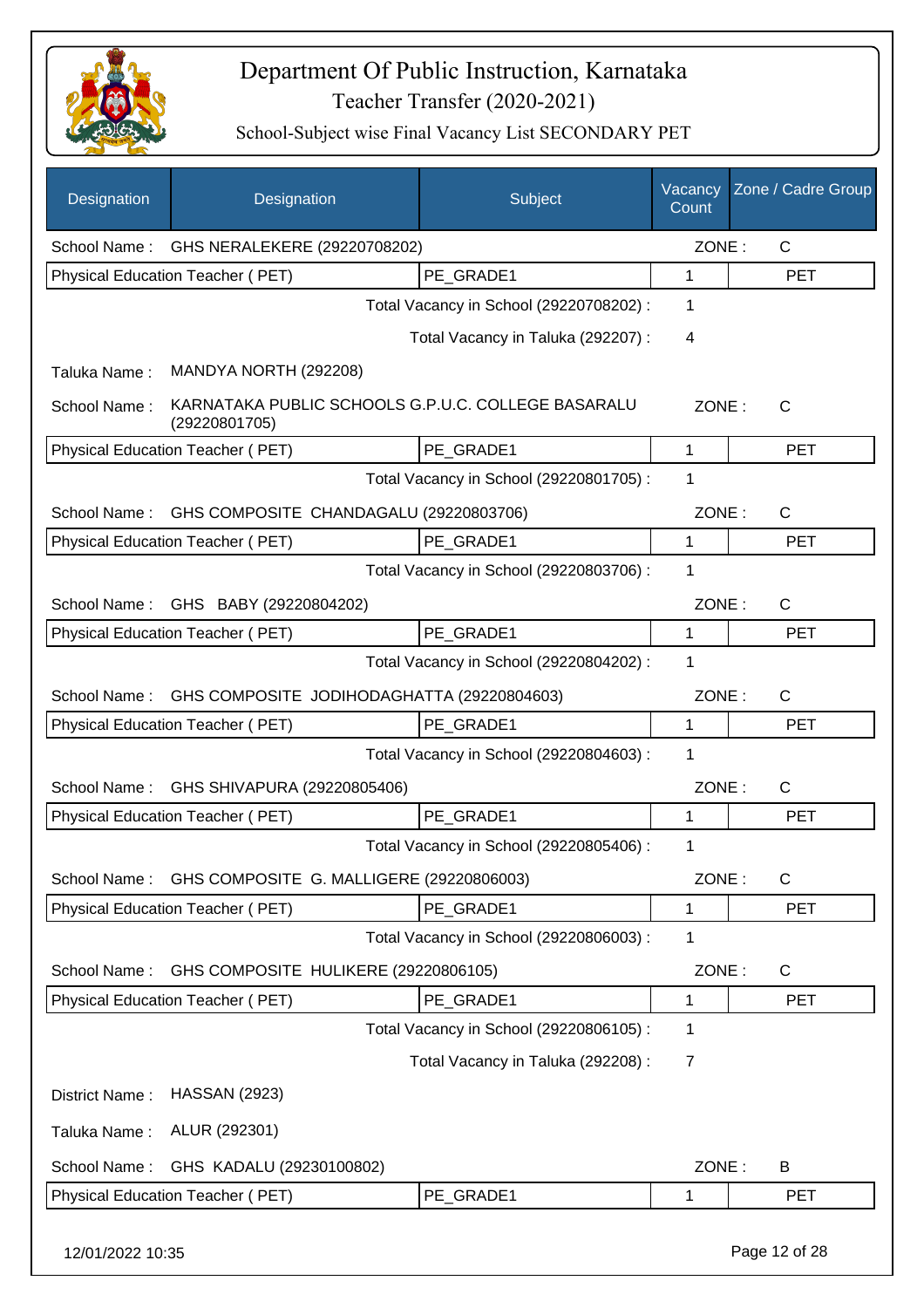

| Designation      | Designation                                                                 | Subject                                 | Vacancy<br>Count | Zone / Cadre Group |
|------------------|-----------------------------------------------------------------------------|-----------------------------------------|------------------|--------------------|
|                  |                                                                             | Total Vacancy in School (29230100802) : | 1                |                    |
| School Name:     | GOVT HIGH SCHOOL JINAGARAVALLI (29230104002)                                |                                         | ZONE:            | C                  |
|                  | Physical Education Teacher (PET)                                            | PE GRADE1                               | $\mathbf{1}$     | <b>PET</b>         |
|                  |                                                                             | Total Vacancy in School (29230104002) : | 1                |                    |
| School Name:     | GHS HANCHURU (29230104802)                                                  |                                         | ZONE:            | $\mathsf{C}$       |
|                  | Physical Education Teacher (PET)                                            | PE_GRADE1                               | 1                | <b>PET</b>         |
|                  |                                                                             | Total Vacancy in School (29230104802) : | 1                |                    |
|                  | School Name: GHS KUNDUR (29230109802)                                       |                                         | ZONE:            | $\mathsf{C}$       |
|                  | Physical Education Teacher (PET)                                            | PE_GRADE1                               | 1                | <b>PET</b>         |
|                  |                                                                             | Total Vacancy in School (29230109802) : | 1                |                    |
|                  | School Name: GHS MADABALU (29230110202)                                     |                                         | ZONE:            | $\mathsf{C}$       |
|                  | <b>Physical Education Teacher (PET)</b>                                     | PE_GRADE1                               | 1                | <b>PET</b>         |
|                  |                                                                             | Total Vacancy in School (29230110202) : | 1                |                    |
| School Name:     | GOVERNMENT HIGH SCHOOL THIPPANAHALLY (29230113302)                          |                                         | ZONE:            | $\mathsf{C}$       |
|                  | Physical Education Teacher (PET)                                            | PE_GRADE1                               | 1                | <b>PET</b>         |
|                  |                                                                             | Total Vacancy in School (29230113302) : | 1                |                    |
| School Name:     | GHS KALLARE (29230114902)                                                   |                                         | ZONE:            | $\mathsf{C}$       |
|                  | Physical Education Teacher (PET)                                            | PE_GRADE1                               | 1                | <b>PET</b>         |
|                  |                                                                             | Total Vacancy in School (29230114902) : | 1                |                    |
|                  |                                                                             | Total Vacancy in Taluka (292301) :      | 7                |                    |
| Taluka Name :    | ARAKALAGUDU (292302)                                                        |                                         |                  |                    |
| School Name:     | GHS HANDARANGI (29230200304)                                                |                                         | ZONE:            | $\mathsf{C}$       |
|                  | Physical Education Teacher (PET)                                            | PE_GRADE1                               | 1                | <b>PET</b>         |
|                  |                                                                             | Total Vacancy in School (29230200304) : | 1                |                    |
| School Name:     | B.S.S.GOVT JUNIOR COLLEGE, KONANUR (29230202508)                            |                                         | ZONE:            | $\mathsf{C}$       |
|                  | Physical Education Teacher (PET)                                            | PE GRADE1                               | 1                | <b>PET</b>         |
|                  |                                                                             | Total Vacancy in School (29230202508) : | 1                |                    |
| School Name:     | KARNATAKA PUBLIC SCHOOLS GOVT JUNIER COLLEGE<br>BASAVAPATTANA (29230203605) |                                         | ZONE:            | $\mathsf{C}$       |
|                  | Physical Education Teacher (PET)                                            | PE_GRADE1                               | 1                | <b>PET</b>         |
|                  |                                                                             | Total Vacancy in School (29230203605) : | 1                |                    |
| School Name:     | GHS ABM HALLY (29230208603)                                                 |                                         | ZONE:            | C                  |
|                  | Physical Education Teacher (PET)                                            | PE GRADE1                               | 1                | <b>PET</b>         |
| 12/01/2022 10:35 |                                                                             |                                         |                  | Page 13 of 28      |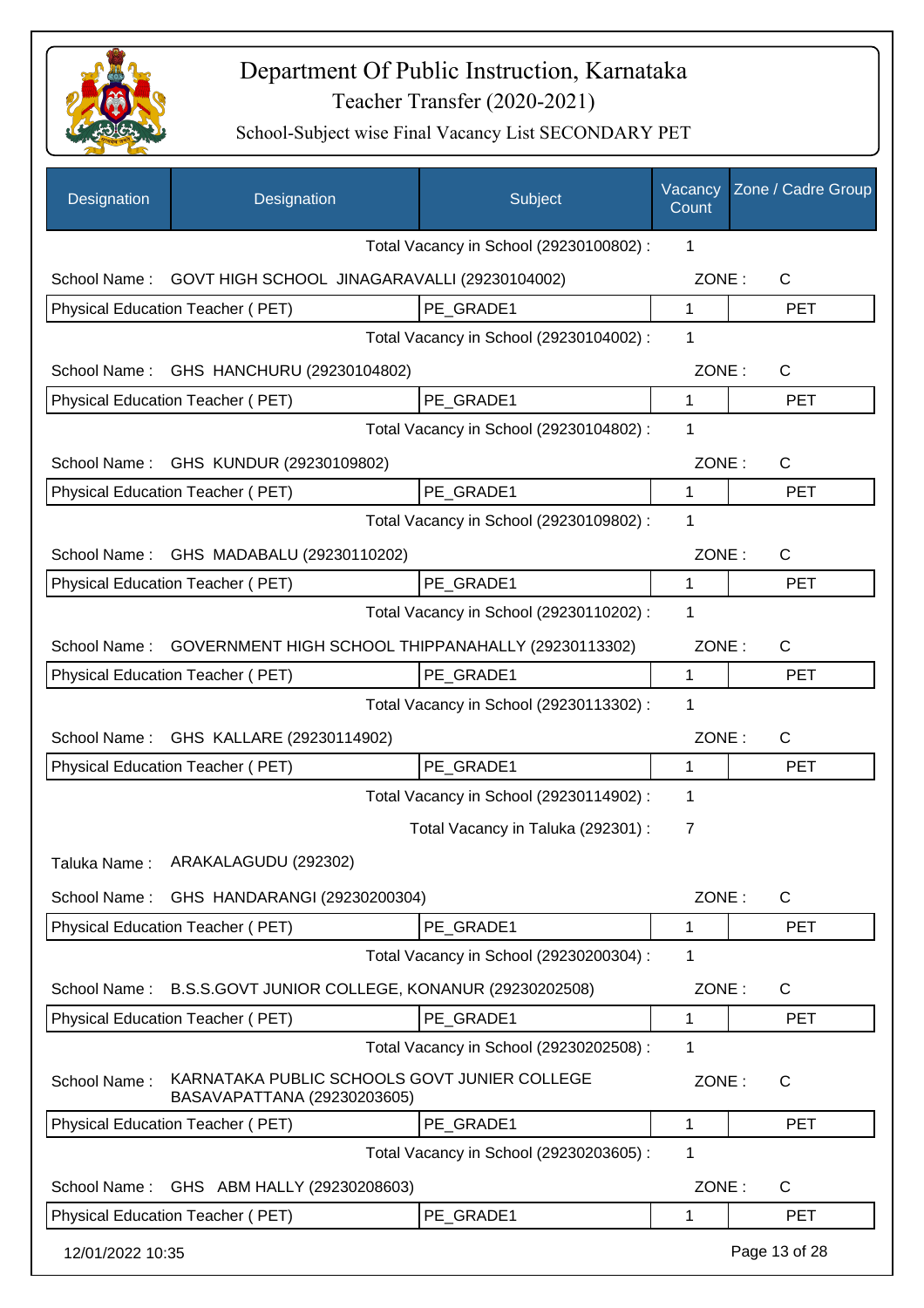

| Designation                                               | Designation                                                        | Subject                                 | Vacancy<br>Count | Zone / Cadre Group |
|-----------------------------------------------------------|--------------------------------------------------------------------|-----------------------------------------|------------------|--------------------|
|                                                           |                                                                    | Total Vacancy in School (29230208603) : | 1                |                    |
|                                                           | School Name: GHS GANJALAGUDU (29230212904)                         |                                         | ZONE:            | $\mathsf{C}$       |
|                                                           | Physical Education Teacher (PET)                                   | PE GRADE1                               | $\mathbf 1$      | <b>PET</b>         |
|                                                           |                                                                    | Total Vacancy in School (29230212904) : | 1                |                    |
| School Name:                                              | GHS KATTEPURA (29230213303)                                        |                                         | ZONE:            | $\mathsf{C}$       |
|                                                           | Physical Education Teacher (PET)                                   | PE GRADE1                               | $\mathbf 1$      | <b>PET</b>         |
|                                                           |                                                                    | Total Vacancy in School (29230213303) : | 1                |                    |
|                                                           | School Name: GHS HANYALU (29230216402)                             |                                         | ZONE:            | C                  |
|                                                           | <b>Physical Education Teacher (PET)</b>                            | PE_GRADE1                               | 1                | <b>PET</b>         |
|                                                           |                                                                    | Total Vacancy in School (29230216402) : | 1                |                    |
| GOVT HIGH SCHOOL HULIKAL (29230219004)<br>School Name:    |                                                                    |                                         | ZONE:            | $\mathsf{C}$       |
|                                                           | Physical Education Teacher (PET)                                   | PE_GRADE1                               | 1                | <b>PET</b>         |
|                                                           |                                                                    | Total Vacancy in School (29230219004) : | 1                |                    |
| GOVT JUNIER COLLEGE HEBBALE (29230224003)<br>School Name: |                                                                    |                                         | ZONE:            | $\mathsf{C}$       |
|                                                           | Physical Education Teacher (PET)                                   | PE GRADE1                               | 1                | <b>PET</b>         |
|                                                           |                                                                    | Total Vacancy in School (29230224003) : | 1                |                    |
|                                                           |                                                                    | Total Vacancy in Taluka (292302) :      | 9                |                    |
| Taluka Name:                                              | <b>ARASIKERE (292303)</b>                                          |                                         |                  |                    |
| School Name:                                              | GHS KENKERE (29230305302)                                          |                                         | ZONE:            | C                  |
|                                                           | Physical Education Teacher (PET)                                   | PE_GRADE1                               | 1                | <b>PET</b>         |
|                                                           |                                                                    | Total Vacancy in School (29230305302) : | 1                |                    |
| School Name:                                              | KARNATAKA PUBLIC SCHOOLS GPUC CHINDENA HALLY GATE<br>(29230305310) |                                         | ZONE:            | $\mathsf{C}$       |
|                                                           | Physical Education Teacher (PET)                                   | PE GRADE1                               | $\mathbf 1$      | <b>PET</b>         |
|                                                           |                                                                    | Total Vacancy in School (29230305310) : | 1                |                    |
| School Name:                                              | GHS BAGESHAPURA (29230308802)                                      |                                         | ZONE:            | $\mathsf{C}$       |
|                                                           | Physical Education Teacher (PET)                                   | PE_GRADE1                               | 1                | <b>PET</b>         |
|                                                           |                                                                    | Total Vacancy in School (29230308802) : | 1                |                    |
| School Name:                                              | GHS BELAVATTHAHALLY (29230312102)                                  |                                         | ZONE:            | $\mathsf{C}$       |
|                                                           | Physical Education Teacher (PET)                                   | PE_GRADE1                               | 1                | <b>PET</b>         |
|                                                           |                                                                    | Total Vacancy in School (29230312102) : | 1                |                    |
| School Name:                                              | GHS CHAGACHAGERE (29230312502)                                     |                                         | ZONE:            | C                  |
|                                                           | Physical Education Teacher (PET)                                   | PE GRADE1                               | 1                | <b>PET</b>         |
| 12/01/2022 10:35                                          |                                                                    |                                         |                  | Page 14 of 28      |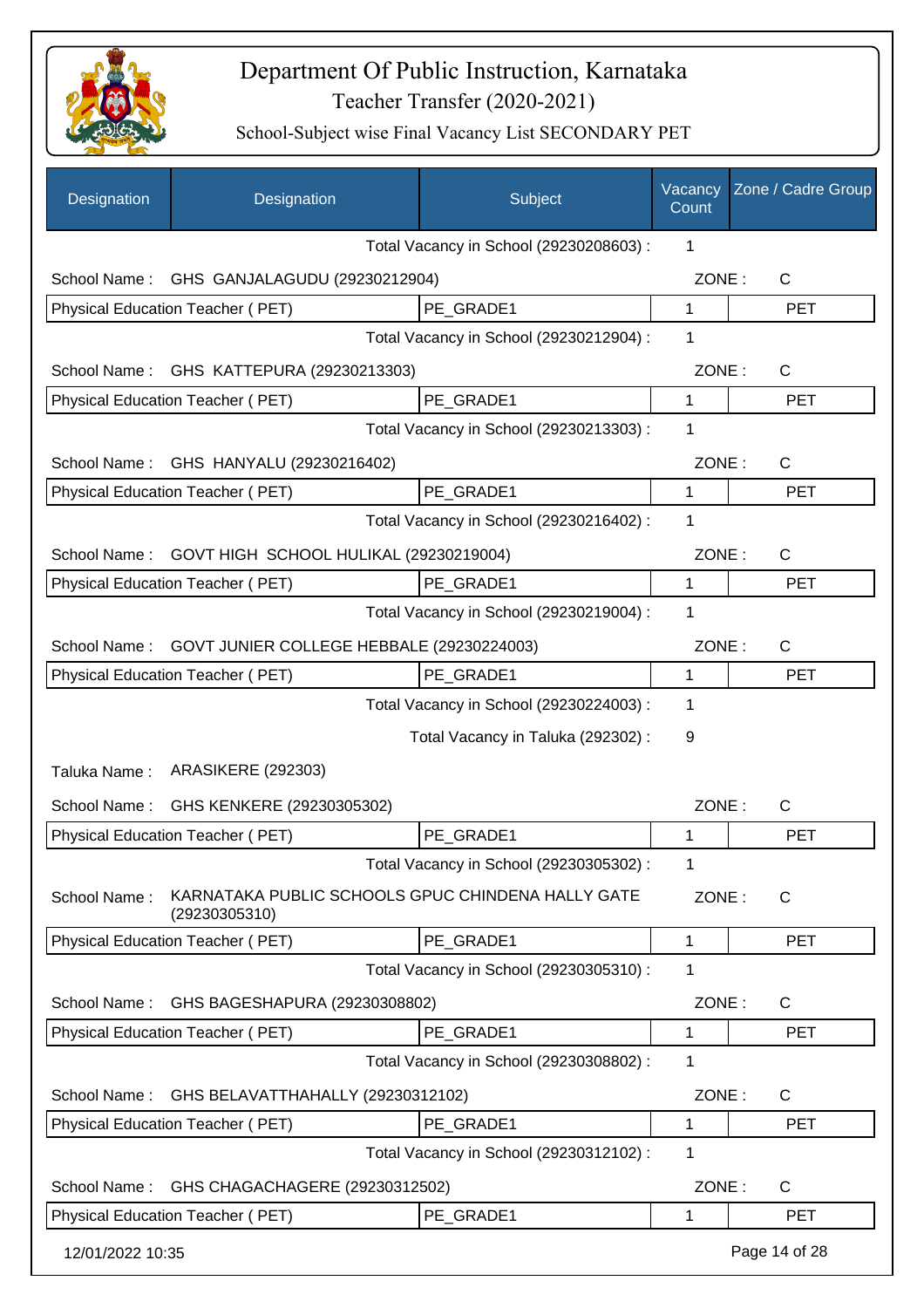

| Designation                              | Designation                                            | Subject                                 | Vacancy<br>Count | Zone / Cadre Group |
|------------------------------------------|--------------------------------------------------------|-----------------------------------------|------------------|--------------------|
|                                          |                                                        | Total Vacancy in School (29230312502) : | 1                |                    |
|                                          | School Name: G.P.U COLLEGE D.M.KURKE (29230327205)     |                                         | ZONE:            | $\mathsf{C}$       |
|                                          | Physical Education Teacher (PET)                       | PE GRADE1                               | 1                | <b>PET</b>         |
|                                          |                                                        | Total Vacancy in School (29230327205) : | 1                |                    |
| School Name:                             | GHS KALLUSADARAHALLY (29230330103)                     |                                         | ZONE:            | $\mathsf{C}$       |
|                                          | Physical Education Teacher (PET)                       | PE GRADE1                               | $\mathbf{1}$     | <b>PET</b>         |
|                                          |                                                        | Total Vacancy in School (29230330103) : | 1                |                    |
|                                          | School Name: GPUC JAVAGAL (29230333207)                |                                         | ZONE:            | $\mathsf{C}$       |
|                                          | Physical Education Teacher (PET)                       | PE_GRADE1                               | $\mathbf 1$      | <b>PET</b>         |
|                                          |                                                        | Total Vacancy in School (29230333207) : | 1                |                    |
| School Name:                             | GHS NERLIGE (29230333604)                              |                                         | ZONE:            | C                  |
|                                          | Physical Education Teacher (PET)                       | PE_GRADE1                               | 1                | <b>PET</b>         |
|                                          |                                                        | Total Vacancy in School (29230333604) : | 1                |                    |
|                                          | School Name: GHS BANDUR (29230335002)                  |                                         | ZONE:            | $\mathsf{C}$       |
|                                          | Physical Education Teacher (PET)                       | PE_GRADE1                               | 1                | <b>PET</b>         |
|                                          | Total Vacancy in School (29230335002) :                | $\mathbf{1}$                            |                  |                    |
| School Name:                             | GOVT JUNIOR COLLAGE GANDASI SANTE MYDANA (29230335413) |                                         | ZONE:            | $\mathsf{C}$       |
|                                          | Physical Education Teacher (PET)                       | PE_GRADE1                               | $\mathbf 1$      | <b>PET</b>         |
|                                          |                                                        | Total Vacancy in School (29230335413) : | 1                |                    |
|                                          | School Name: GHS K.SHANKARANAHALLI (29230342801)       |                                         | ZONE:            | С                  |
|                                          | <b>Physical Education Teacher (PET)</b>                | PE_GRADE1                               | 1                | <b>PET</b>         |
|                                          |                                                        | Total Vacancy in School (29230342801) : | 1                |                    |
|                                          |                                                        | Total Vacancy in Taluka (292303) :      | 12               |                    |
| Taluka Name:                             | BELUR (292304)                                         |                                         |                  |                    |
| School Name:                             | GHS BIKKODU (29230402805)                              |                                         | ZONE:            | C                  |
|                                          | Physical Education Teacher (PET)                       | PE GRADE1                               | 1                | <b>PET</b>         |
|                                          |                                                        | Total Vacancy in School (29230402805) : | 1                |                    |
| School Name:                             | GOVT PU COLLEGE HAGARE (29230407007)                   |                                         | ZONE:            | $\mathsf{C}$       |
|                                          | Physical Education Teacher (PET)                       | PE_GRADE1                               | 1                | <b>PET</b>         |
|                                          |                                                        | Total Vacancy in School (29230407007) : | 1                |                    |
| School Name:<br>GHS ADAGUR (29230414203) |                                                        |                                         | ZONE:            | $\mathsf{C}$       |
|                                          | Physical Education Teacher (PET)                       | PE_GRADE1                               | 1                | <b>PET</b>         |
| 12/01/2022 10:35                         |                                                        |                                         |                  | Page 15 of 28      |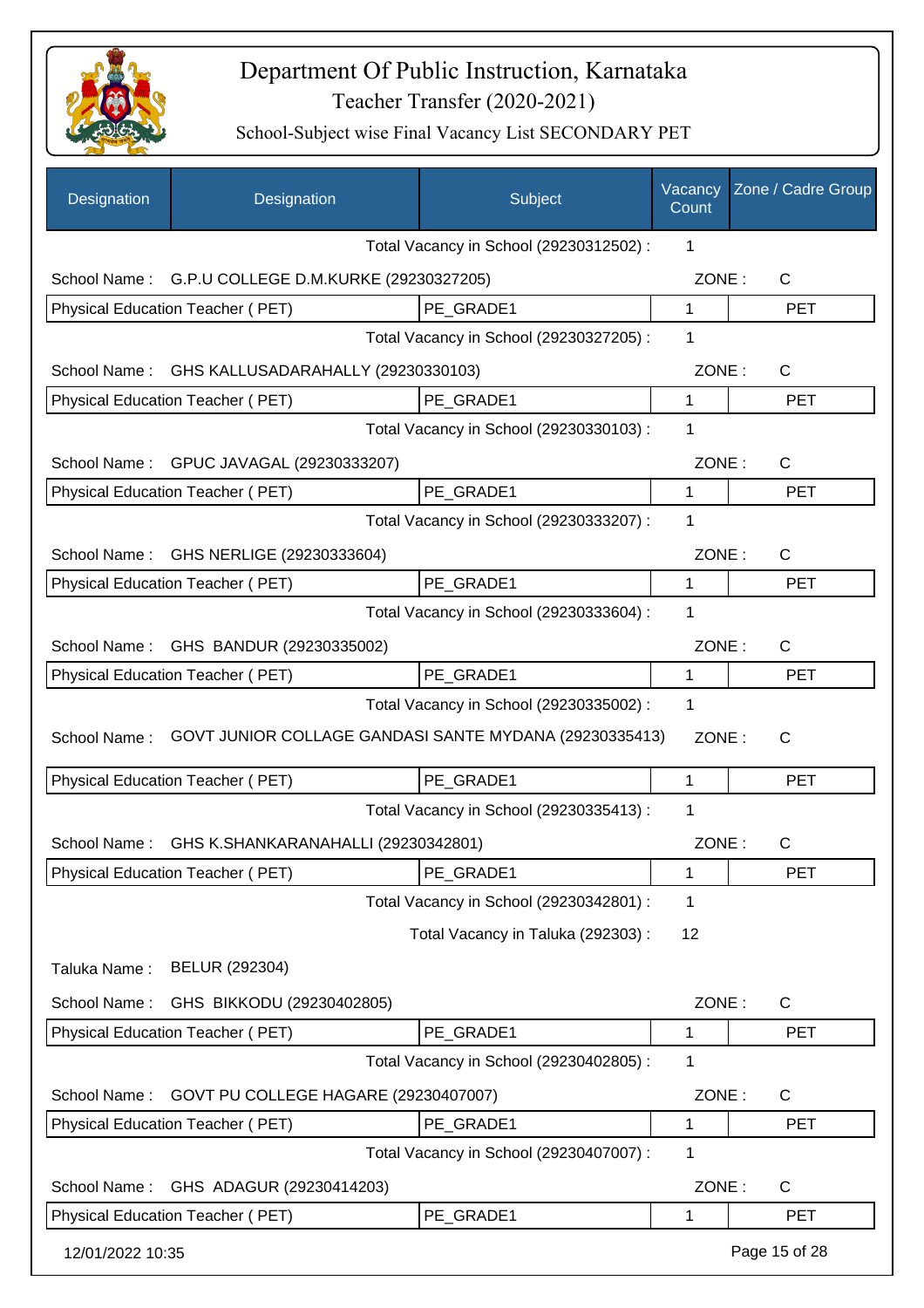

| Designation                                           | Designation                                                       | Subject                                 | Vacancy<br>Count | Zone / Cadre Group |
|-------------------------------------------------------|-------------------------------------------------------------------|-----------------------------------------|------------------|--------------------|
|                                                       |                                                                   | Total Vacancy in School (29230414203) : | 1                |                    |
| School Name:                                          | GHS DODDA KODIHALLY (29230417402)                                 |                                         | ZONE:            | $\mathsf{C}$       |
|                                                       | Physical Education Teacher (PET)                                  | PE GRADE1                               | 1                | <b>PET</b>         |
|                                                       |                                                                   | Total Vacancy in School (29230417402) : | 1                |                    |
| School Name:                                          | GOVT PU COLLEGE AREHALLY (29230426409)                            |                                         | ZONE:            | $\mathsf{C}$       |
|                                                       | Physical Education Teacher (PET)                                  | PE GRADE1                               | 1                | <b>PET</b>         |
|                                                       |                                                                   | Total Vacancy in School (29230426409) : | 1                |                    |
|                                                       | School Name: GHS ANUGATTA (29230427102)                           |                                         | ZONE:            | C                  |
|                                                       | Physical Education Teacher (PET)                                  | PE_GRADE1                               | 1                | <b>PET</b>         |
|                                                       |                                                                   | Total Vacancy in School (29230427102) : | 1                |                    |
|                                                       |                                                                   | Total Vacancy in Taluka (292304) :      | 6                |                    |
| Taluka Name:                                          | CHANNARAYAPATNA (292305)                                          |                                         |                  |                    |
| School Name:                                          | GJC UDAYAPURA (29230502506)                                       |                                         | ZONE:            | C                  |
|                                                       | Physical Education Teacher (PET)                                  | PE_GRADE1                               | 1                | <b>PET</b>         |
|                                                       |                                                                   | Total Vacancy in School (29230502506) : | 1                |                    |
| GOVT.HIGH SCHOOL DIDAGA (29230503305)<br>School Name: |                                                                   |                                         | ZONE:            | C                  |
|                                                       | Physical Education Teacher (PET)                                  | PE GRADE1                               | 1                | <b>PET</b>         |
|                                                       |                                                                   | Total Vacancy in School (29230503305) : | 1                |                    |
| School Name:                                          | GOVT.HIGH SCHOOL OBALAPURA (29230511502)                          |                                         | ZONE:            | C                  |
|                                                       | Physical Education Teacher (PET)                                  | PE GRADE1                               | 1                | <b>PET</b>         |
|                                                       |                                                                   | Total Vacancy in School (29230511502) : | 1                |                    |
| School Name:                                          | GOVT.HIGH SCHOOL BAGUR (29230511805)                              |                                         | ZONE:            | $\mathsf{C}$       |
|                                                       | Physical Education Teacher (PET)                                  | PE GRADE1                               | 1                | <b>PET</b>         |
|                                                       |                                                                   | Total Vacancy in School (29230511805) : | 1                |                    |
| School Name:                                          | GOVT.HIGH SCHOOL CHANNARAYAPATNA(BEHIND BEO OFF)<br>(29230515434) |                                         | ZONE:            | A                  |
|                                                       | Physical Education Teacher (PET)                                  | PE_GRADE1                               | 1                | <b>PET</b>         |
|                                                       |                                                                   | Total Vacancy in School (29230515434) : | 1                |                    |
| School Name:                                          | GOVT.HIGH SCHOOL BIDARE (29230521302)                             |                                         | ZONE:            | C                  |
|                                                       | Physical Education Teacher (PET)                                  | PE GRADE1                               | 1                | <b>PET</b>         |
|                                                       |                                                                   | Total Vacancy in School (29230521302) : | 1                |                    |
| School Name:                                          | GOVT.HIGH SCHOOL NAVILE (29230521804)                             |                                         | ZONE:            | C                  |
|                                                       | Physical Education Teacher (PET)                                  | PE_GRADE1                               | 1                | <b>PET</b>         |
| 12/01/2022 10:35                                      |                                                                   |                                         |                  | Page 16 of 28      |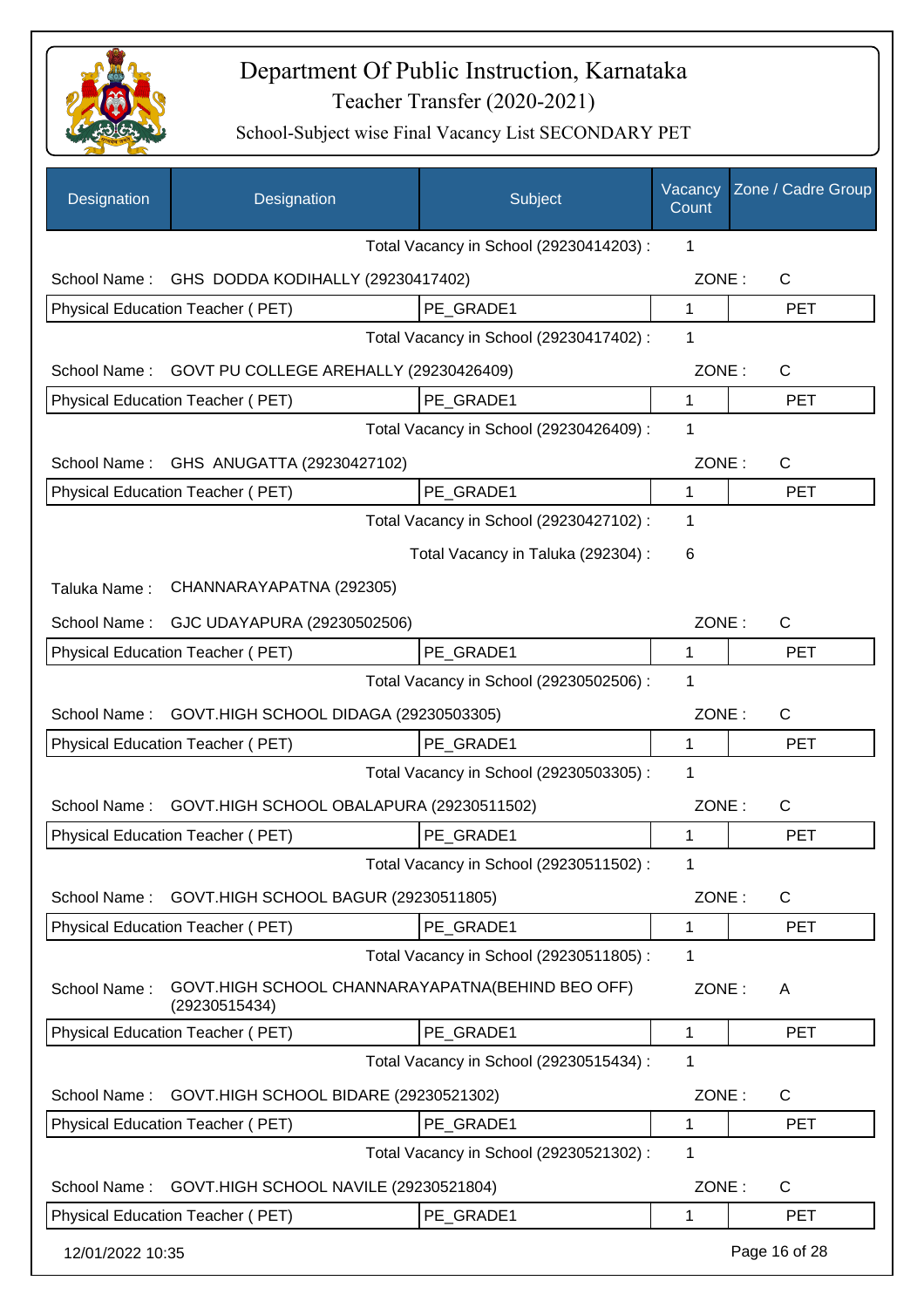

| Designation                             | Designation                                          | Subject                                 | Vacancy<br>Count | Zone / Cadre Group |
|-----------------------------------------|------------------------------------------------------|-----------------------------------------|------------------|--------------------|
|                                         |                                                      | Total Vacancy in School (29230521804) : | 1                |                    |
| School Name:                            | GOVT.HIGH SCHOOL KUMBENAHALLY (29230524002)          |                                         | ZONE:            | $\mathsf{C}$       |
|                                         | Physical Education Teacher (PET)                     | PE GRADE1                               | $\mathbf{1}$     | <b>PET</b>         |
|                                         |                                                      | Total Vacancy in School (29230524002) : | 1                |                    |
| School Name:                            | GOVT.HIGH SCHOOL PADUVANAHALLY (29230524402)         |                                         | ZONE:            | C                  |
|                                         | Physical Education Teacher (PET)                     | PE_GRADE1                               | 1                | <b>PET</b>         |
|                                         |                                                      | Total Vacancy in School (29230524402) : | 1                |                    |
| School Name:                            | GOVT.HIGH SCHOOL KUNDUR MUTT (29230525302)           |                                         | ZONE:            | $\mathsf{C}$       |
|                                         | Physical Education Teacher (PET)                     | PE_GRADE1                               | 1                | <b>PET</b>         |
|                                         |                                                      | Total Vacancy in School (29230525302) : | 1                |                    |
| School Name:                            | GOVT.HIGH SCHOOL HAROSOMANAHALLY (29230532602)       |                                         | ZONE:            | $\mathsf{C}$       |
|                                         | Physical Education Teacher (PET)                     | PE GRADE1                               | 1                | <b>PET</b>         |
|                                         |                                                      | Total Vacancy in School (29230532602) : | 1                |                    |
| School Name:                            | GOVT.HIGH SCHOOL BELAGIHALLY (29230535002)           |                                         | ZONE:            | $\mathsf{C}$       |
|                                         | Physical Education Teacher (PET)                     | PE GRADE1                               | 1                | <b>PET</b>         |
| Total Vacancy in School (29230535002) : |                                                      |                                         | 1                |                    |
| School Name:                            | GOVT.GIRLS HIGH SCHOOL SRAVANABELAGOLA (29230535720) |                                         | ZONE:            | $\mathsf{C}$       |
|                                         | Physical Education Teacher (PET)                     | PE_GRADE1                               | 1                | <b>PET</b>         |
|                                         |                                                      | Total Vacancy in School (29230535720) : | 1                |                    |
| School Name:                            | GOVT.HIGH SCHOOL JUTTNAHALLY (29230537503)           |                                         | ZONE:            | C                  |
|                                         | <b>Physical Education Teacher (PET)</b>              | PE_GRADE1                               | 1                | <b>PET</b>         |
|                                         |                                                      | Total Vacancy in School (29230537503) : | 1                |                    |
| School Name:                            | GOVT.HIGH SCHOOL TAGADURU (29230542402)              |                                         | ZONE:            | $\mathsf{C}$       |
|                                         | Physical Education Teacher (PET)                     | PE GRADE1                               | 1                | <b>PET</b>         |
|                                         |                                                      | Total Vacancy in School (29230542402) : | 1                |                    |
|                                         |                                                      | Total Vacancy in Taluka (292305):       | 15               |                    |
| Taluka Name:                            | HOLENARASIPURA (292306)                              |                                         |                  |                    |
| School Name:                            | GOVT JUNIOR COLLEGE DODDAHALLY (29230600102)         |                                         | ZONE:            | C                  |
|                                         | Physical Education Teacher (PET)                     | PE_GRADE1                               | 1                | <b>PET</b>         |
|                                         |                                                      | Total Vacancy in School (29230600102) : | 1                |                    |
| School Name:                            | GOVT JUNIOR COLLEGE NAGARANAHALLI (29230601702)      |                                         | ZONE:            | $\mathsf{C}$       |
|                                         | Physical Education Teacher (PET)                     | PE_GRADE1                               | 1                | <b>PET</b>         |
| 12/01/2022 10:35                        |                                                      |                                         |                  | Page 17 of 28      |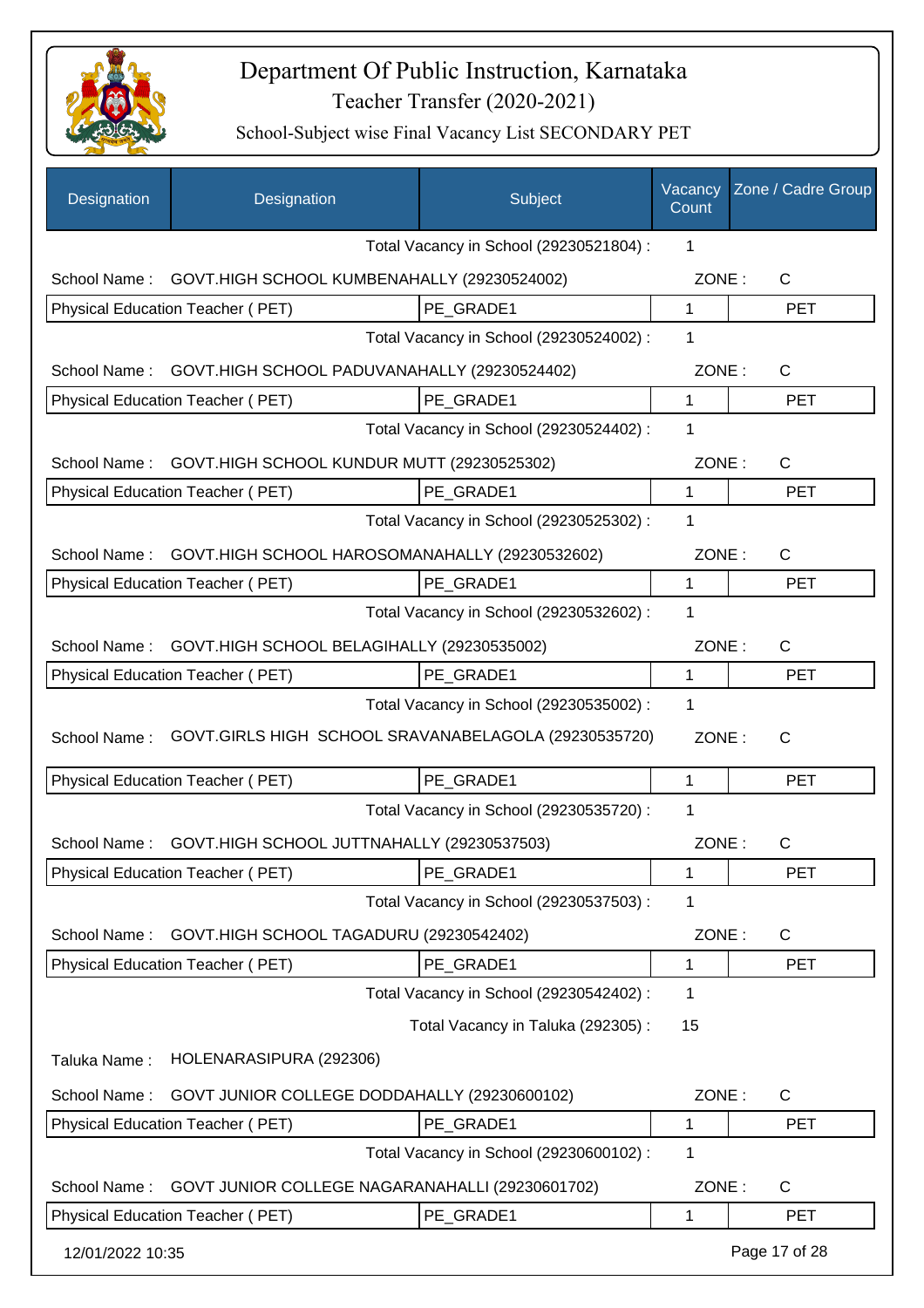

| Designation      | Designation                                                                | Subject                                 | Vacancy<br>Count | Zone / Cadre Group |
|------------------|----------------------------------------------------------------------------|-----------------------------------------|------------------|--------------------|
|                  |                                                                            | Total Vacancy in School (29230601702) : | 1                |                    |
| School Name:     | KARNATAKA PUBLIC SCHOOLS GOVT JUNIOR COLLEGE<br>HARIHARAPURA (29230603103) |                                         | ZONE:            | C                  |
|                  | <b>Physical Education Teacher (PET)</b>                                    | PE GRADE1                               | 1                | <b>PET</b>         |
|                  |                                                                            | Total Vacancy in School (29230603103) : | 1                |                    |
| School Name:     | GOVT JUNIOR COLLEGE CHAKENAHALLY (29230603203)                             |                                         | ZONE:            | $\mathsf{C}$       |
|                  | Physical Education Teacher (PET)                                           | PE_GRADE1                               | 1                | <b>PET</b>         |
|                  |                                                                            | Total Vacancy in School (29230603203) : | 1                |                    |
| School Name:     | GOVT JUNIOR COLLEGE MALALI (29230603402)                                   |                                         | ZONE:            | $\mathsf{C}$       |
|                  | Physical Education Teacher (PET)                                           | PE GRADE1                               | 1                | <b>PET</b>         |
|                  |                                                                            | Total Vacancy in School (29230603402) : | 1                |                    |
| School Name:     | GHS BEDIGANAHALLY (29230603802)                                            |                                         | ZONE:            | $\mathsf{C}$       |
|                  | Physical Education Teacher (PET)                                           | PE GRADE1                               | 1                | <b>PET</b>         |
|                  |                                                                            | Total Vacancy in School (29230603802) : | 1                |                    |
|                  | School Name: GHS YELLESHAPURA (29230607002)                                |                                         | ZONE:            | B                  |
|                  | Physical Education Teacher (PET)                                           | PE GRADE1                               | 1                | <b>PET</b>         |
|                  |                                                                            | Total Vacancy in School (29230607002) : | 1                |                    |
| School Name:     | GOVT JUNIOR COLLEGE HALEKOTE (29230607803)                                 |                                         | ZONE:            | $\mathsf{C}$       |
|                  | Physical Education Teacher (PET)                                           | PE GRADE1                               | 1                | <b>PET</b>         |
|                  |                                                                            | Total Vacancy in School (29230607803) : | 1                |                    |
|                  | School Name: GHS HARADANAHALLY (29230607902)                               |                                         | ZONE:            | С                  |
|                  | <b>Physical Education Teacher (PET)</b>                                    | PE_GRADE1                               | 1                | <b>PET</b>         |
|                  |                                                                            | Total Vacancy in School (29230607902) : | 1                |                    |
| School Name:     | GHS SANKANAHALLY (29230609102)                                             |                                         | ZONE:            | B                  |
|                  | Physical Education Teacher (PET)                                           | PE_GRADE1                               | 1                | <b>PET</b>         |
|                  |                                                                            | Total Vacancy in School (29230609102) : | 1                |                    |
| School Name:     | GOVT GIRLS HIGH SCHOOL HOLENARASIPURA (29230612136)                        |                                         | ZONE:            | A                  |
|                  | Physical Education Teacher (PET)                                           | PE_GRADE1                               | 1                | <b>PET</b>         |
|                  |                                                                            | Total Vacancy in School (29230612136) : | 1                |                    |
| School Name:     | GOVT JUNIOR COLLEGE KERAGODU (29230613402)                                 |                                         | ZONE:            | C                  |
|                  | Physical Education Teacher (PET)                                           | PE_GRADE1                               | 1                | <b>PET</b>         |
|                  |                                                                            | Total Vacancy in School (29230613402) : | 1                |                    |
|                  | School Name: GHS ATTICHOWDENAHALLY (29230615402)                           |                                         | ZONE:            | $\mathsf{C}$       |
| 12/01/2022 10:35 |                                                                            |                                         |                  | Page 18 of 28      |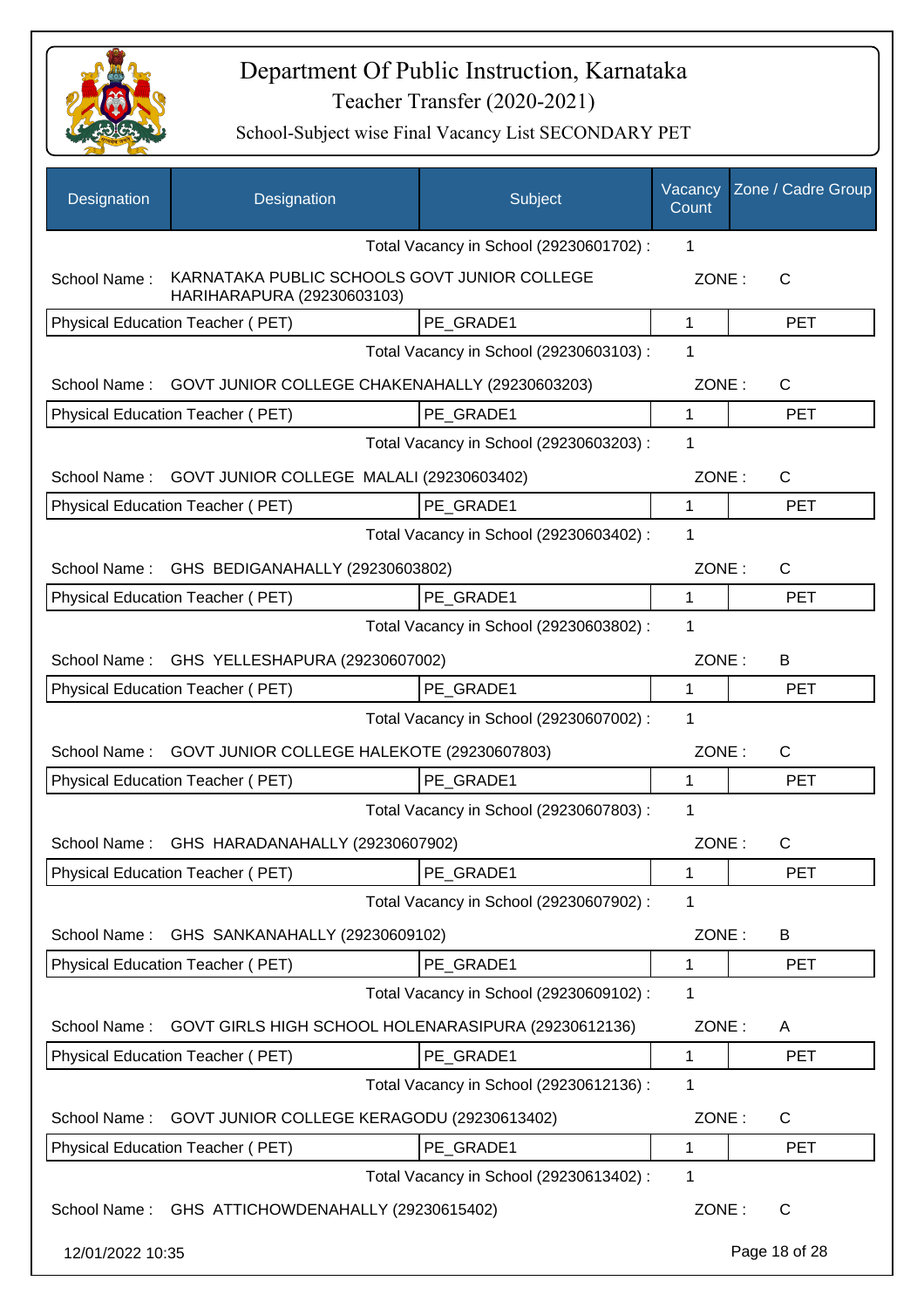

| Designation                                                   | Designation                                                           | Subject                                 | Vacancy<br>Count | Zone / Cadre Group |
|---------------------------------------------------------------|-----------------------------------------------------------------------|-----------------------------------------|------------------|--------------------|
|                                                               | Physical Education Teacher (PET)                                      | PE_GRADE1                               | 1                | <b>PET</b>         |
|                                                               |                                                                       | Total Vacancy in School (29230615402) : | 1                |                    |
| School Name:                                                  | GHS SINGAPURA (29230617502)                                           |                                         | ZONE:            | C                  |
|                                                               | Physical Education Teacher (PET)                                      | PE_GRADE1                               | 1                | <b>PET</b>         |
|                                                               |                                                                       | Total Vacancy in School (29230617502) : | 1                |                    |
| School Name:                                                  | GOVT JUNIOR COLLEGE MUDALHIPPE (29230617701)                          |                                         | ZONE:            | C                  |
|                                                               | Physical Education Teacher (PET)                                      | PE_GRADE1                               | 1                | <b>PET</b>         |
|                                                               |                                                                       | Total Vacancy in School (29230617701) : | 1                |                    |
| School Name:                                                  | GHS ANNEKANAMBODY (29230621203)                                       |                                         | ZONE:            | C                  |
|                                                               | Physical Education Teacher (PET)                                      | PE GRADE1                               | 1                | <b>PET</b>         |
|                                                               |                                                                       | Total Vacancy in School (29230621203) : | 1                |                    |
| School Name:<br>GOVT JUNIOR COLLEGE HALLYMYSORE (29230621606) |                                                                       |                                         | ZONE:            | C                  |
|                                                               | Physical Education Teacher (PET)                                      | PE_GRADE1                               | $\mathbf 1$      | <b>PET</b>         |
|                                                               |                                                                       | Total Vacancy in School (29230621606) : | 1                |                    |
|                                                               |                                                                       | Total Vacancy in Taluka (292306) :      | 17               |                    |
| Taluka Name:                                                  | HASSAN (292307)                                                       |                                         |                  |                    |
| School Name:                                                  | GOVT HIGH SCHOOL BASAVAGHATTA (29230711602)                           |                                         | ZONE:            | C                  |
|                                                               | Physical Education Teacher (PET)                                      | PE_GRADE1                               | 1                | <b>PET</b>         |
|                                                               |                                                                       | Total Vacancy in School (29230711602) : | 1                |                    |
|                                                               |                                                                       | Total Vacancy in Taluka (292307) :      | 1                |                    |
| Taluka Name :                                                 | SAKALESHAPURA (292308)                                                |                                         |                  |                    |
| School Name:                                                  | KARNATAKA PUBLIC SCHOOLS GOVT JUNIOR COLLEGE<br>HANBALU (29230803606) |                                         | ZONE:            | $\mathsf{C}$       |
|                                                               | Physical Education Teacher (PET)                                      | PE_GRADE1                               | 1                | <b>PET</b>         |
|                                                               |                                                                       | Total Vacancy in School (29230803606) : | 1                |                    |
| School Name:                                                  | GHS DEVALADAKERE (29230804802)                                        |                                         | ZONE:            | C                  |
|                                                               | Physical Education Teacher (PET)                                      | PE_GRADE1                               | 1                | <b>PET</b>         |
|                                                               |                                                                       | Total Vacancy in School (29230804802) : | 1                |                    |
| School Name:                                                  | GOVT JUNIOR COLLEGE SAKALESHPURA (29230806938)                        |                                         | ZONE:            | A                  |
|                                                               | Physical Education Teacher (PET)                                      | PE_GRADE1                               | 1                | <b>PET</b>         |
|                                                               |                                                                       | Total Vacancy in School (29230806938) : | 1                |                    |
| School Name:                                                  | GHS ADARAVALLI (29230808102)                                          |                                         | ZONE:            | C                  |
|                                                               |                                                                       |                                         |                  |                    |
| 12/01/2022 10:35                                              |                                                                       |                                         |                  | Page 19 of 28      |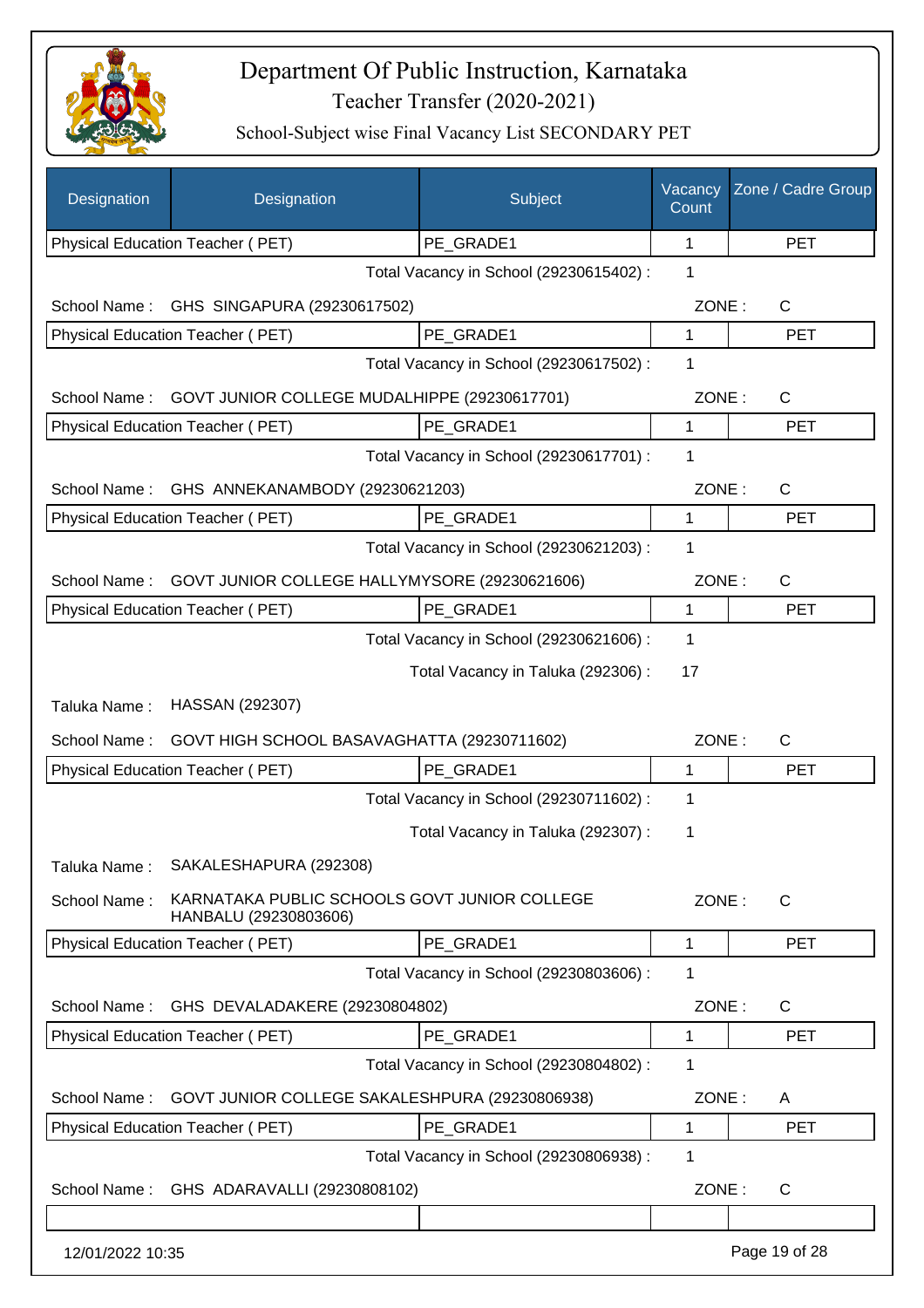

| Designation      | Designation                                                           | Subject                                 | Vacancy<br>Count | Zone / Cadre Group |
|------------------|-----------------------------------------------------------------------|-----------------------------------------|------------------|--------------------|
|                  | Physical Education Teacher (PET)                                      | PE_GRADE1                               | $\mathbf 1$      | <b>PET</b>         |
|                  |                                                                       | Total Vacancy in School (29230808102) : | 1                |                    |
| School Name:     | GHS ECHALABEEDU (29230812502)                                         |                                         | ZONE:            | C                  |
|                  | Physical Education Teacher (PET)                                      | PE GRADE1                               | 1                | <b>PET</b>         |
|                  |                                                                       | Total Vacancy in School (29230812502) : | 1                |                    |
| School Name:     | KARNATAKA PUBLIC SCHOOLS GOVT JUNIOR COLLEGE HETHUR<br>(29230813303)  |                                         | ZONE:            | C                  |
|                  | Physical Education Teacher (PET)                                      | PE_GRADE1                               | 1                | <b>PET</b>         |
|                  |                                                                       | Total Vacancy in School (29230813303) : | 1                |                    |
| School Name:     | GOVT JUNIOR COLLEGE YESLUR (29230813704)                              |                                         | ZONE:            | C                  |
|                  | Physical Education Teacher (PET)                                      | PE_GRADE1                               | 1                | <b>PET</b>         |
|                  |                                                                       | Total Vacancy in School (29230813704) : | 1                |                    |
|                  |                                                                       | Total Vacancy in Taluka (292308) :      | 7                |                    |
| District Name:   | DAKSHINA KANNADA (2924)                                               |                                         |                  |                    |
| Taluka Name:     | <b>BANTWAL (292401)</b>                                               |                                         |                  |                    |
| School Name:     | DKZP GOVT. HIGH SCHOOL GOLTHAMAJAL (29240102106)                      |                                         | ZONE:            | B                  |
|                  | Physical Education Teacher (PET)                                      | PE_GRADE1                               | 1                | <b>PET</b>         |
|                  |                                                                       | Total Vacancy in School (29240102106) : | 1                |                    |
| School Name:     | DKZP GOVT. PRE UNIVERSITY COLLEGE KAVALA PADUR VAGGA<br>(29240103406) |                                         | ZONE:            | C                  |
|                  | Physical Education Teacher (PET)                                      | PE GRADE1                               | 1                | <b>PET</b>         |
|                  |                                                                       | Total Vacancy in School (29240103406) : | 1                |                    |
| School Name:     | DKZP GOVT. HIGH SCHOOL SURIBAILU - RMSA (29240103908)                 |                                         | ZONE:            | $\mathsf{C}$       |
|                  | Physical Education Teacher (PET)                                      | PE GRADE1                               | 1                | <b>PET</b>         |
|                  |                                                                       | Total Vacancy in School (29240103908) : | 1                |                    |
| School Name:     | DKZP GOVT. HIGH SCHOOL DADDALAKADU (29240105001)                      |                                         | ZONE:            | B                  |
|                  | Physical Education Teacher (PET)                                      | PE GRADE1                               | 1                | <b>PET</b>         |
|                  |                                                                       | Total Vacancy in School (29240105001) : | 1                |                    |
| School Name:     | DKZP GOVT. HIGH SCHOOL SUJEER (29240106305)                           |                                         | ZONE:            | B                  |
|                  | Physical Education Teacher (PET)                                      | PE_GRADE1                               | 1                | <b>PET</b>         |
|                  |                                                                       | Total Vacancy in School (29240106305) : | 1                |                    |
| School Name:     | DKZP GOVT. PRE UNIVERSITY COLLEGE SIDDAKATTE<br>(29240107106)         |                                         | ZONE:            | C                  |
|                  | Physical Education Teacher (PET)                                      | PE GRADE1                               | 1                | <b>PET</b>         |
| 12/01/2022 10:35 |                                                                       |                                         |                  | Page 20 of 28      |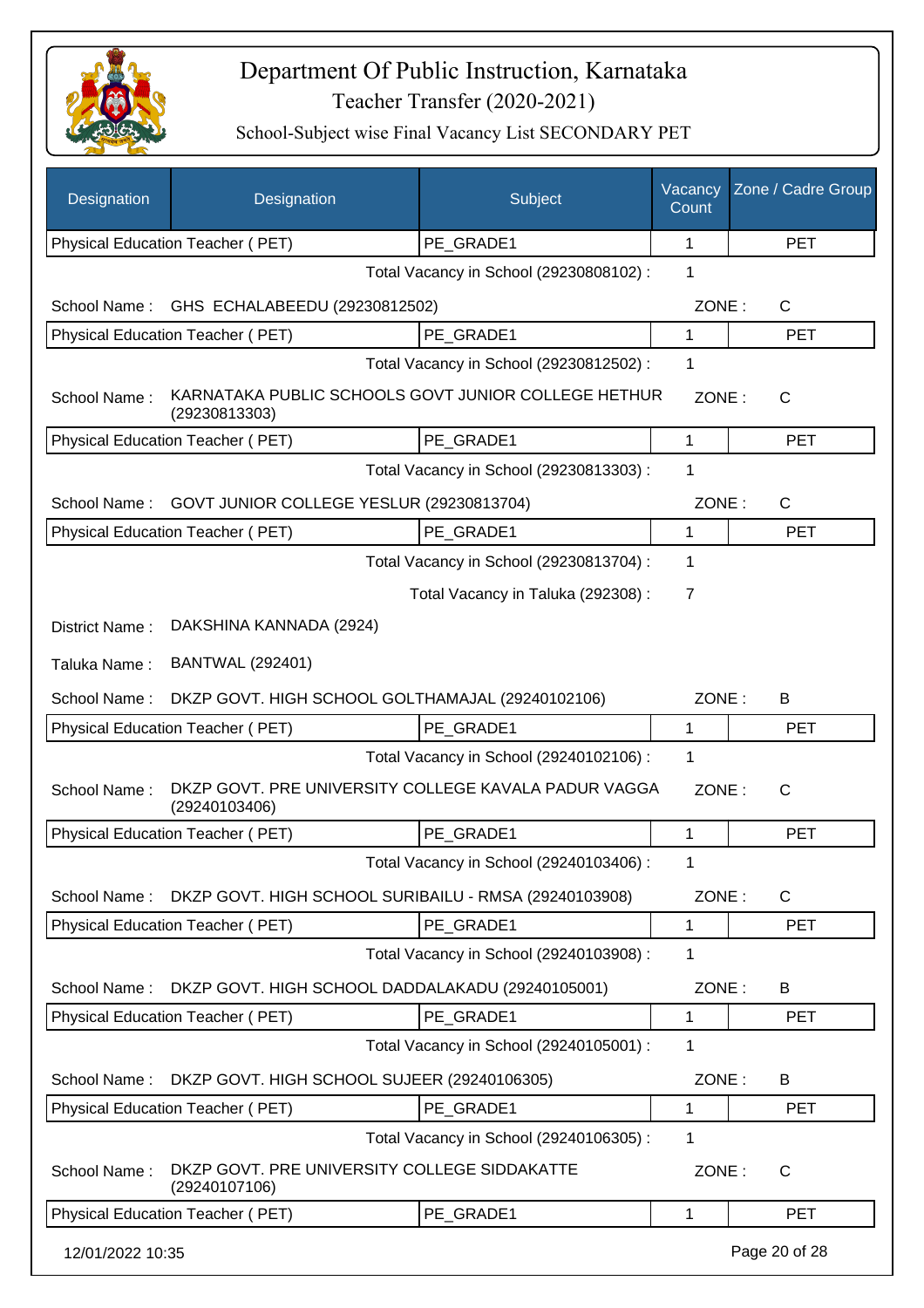

| Designation      | Designation                                                                          | Subject                                 | Vacancy<br>Count | Zone / Cadre Group |
|------------------|--------------------------------------------------------------------------------------|-----------------------------------------|------------------|--------------------|
|                  |                                                                                      | Total Vacancy in School (29240107106) : | 1                |                    |
| School Name:     | DKZP GOVT. HIGH SCHOOL SARAPADY (29240107205)                                        |                                         | ZONE:            | $\mathsf{C}$       |
|                  | Physical Education Teacher (PET)                                                     | PE GRADE1                               | 1                | <b>PET</b>         |
|                  |                                                                                      | Total Vacancy in School (29240107205) : | 1                |                    |
| School Name:     | BONDALA JAGANNATHA SHETTY MEMORIAL DKZP GOVT. HIGH<br>SCHOOL SHAMBHOOR (29240107302) |                                         | ZONE:            | В                  |
|                  | Physical Education Teacher (PET)                                                     | PE GRADE1                               | 1                | <b>PET</b>         |
|                  |                                                                                      | Total Vacancy in School (29240107302) : | 1                |                    |
| School Name:     | DKZP GOVT. HIGH SCHOOL VITTAL - RMSA (29240108107)                                   |                                         | ZONE:            | A                  |
|                  | Physical Education Teacher (PET)                                                     | PE GRADE1                               | 1                | <b>PET</b>         |
|                  |                                                                                      | Total Vacancy in School (29240108107) : | 1                |                    |
|                  |                                                                                      | Total Vacancy in Taluka (292401) :      | 9                |                    |
| Taluka Name:     | BELTHANGADY (292402)                                                                 |                                         |                  |                    |
| School Name:     | DKZP GOVT. HIGH SCHOOL GURUVAINAKERE (29240203604)                                   |                                         | ZONE:            | B                  |
|                  | Physical Education Teacher (PET)                                                     | PE GRADE1                               | 1                | <b>PET</b>         |
|                  |                                                                                      | Total Vacancy in School (29240203604) : | 1                |                    |
| School Name:     | DKZP GOVT. HIGH SCHOOL MITTABAGILU (29240204304)                                     |                                         | ZONE:            | $\mathsf{C}$       |
|                  | Physical Education Teacher (PET)                                                     | PE GRADE1                               | 1                | <b>PET</b>         |
|                  |                                                                                      | Total Vacancy in School (29240204304) : | 1                |                    |
| School Name:     | DKZP GOVT. HIGH SCHOOL BULERI - MOGRU (29240204405)                                  |                                         | ZONE:            | C                  |
|                  | Physical Education Teacher (PET)                                                     | PE GRADE1                               | 1                | <b>PET</b>         |
|                  |                                                                                      | Total Vacancy in School (29240204405) : | 1                |                    |
| School Name:     | DKZP GOVT. HIGH SCHOOL NIDLE (29240205404)                                           |                                         | ZONE:            | C                  |
|                  | Physical Education Teacher (PET)                                                     | PE GRADE1                               | 1                | <b>PET</b>         |
|                  |                                                                                      | Total Vacancy in School (29240205404) : | 1                |                    |
| School Name:     | DKZP GOVT. HIGH SCHOOL PADANGADY (29240205702)                                       |                                         | ZONE:            | C                  |
|                  | Physical Education Teacher (PET)                                                     | PE_GRADE1                               | 1                | <b>PET</b>         |
|                  |                                                                                      | Total Vacancy in School (29240205702) : | 1                |                    |
| School Name:     | NETHAJI SUBHASHCHANDRA BOSE DKZP GOVT. HIGH SCHOOL<br>SAVANALU (29240206503)         |                                         | ZONE:            | C                  |
|                  | Physical Education Teacher (PET)                                                     | PE_GRADE1                               | 1                | PET                |
|                  |                                                                                      | Total Vacancy in School (29240206503) : | 1                |                    |
| School Name:     | DKZP GOVT. HIGH SCHOOL HALEPETE UJIRE (29240207712)                                  |                                         | ZONE:            | B                  |
| 12/01/2022 10:35 |                                                                                      |                                         |                  | Page 21 of 28      |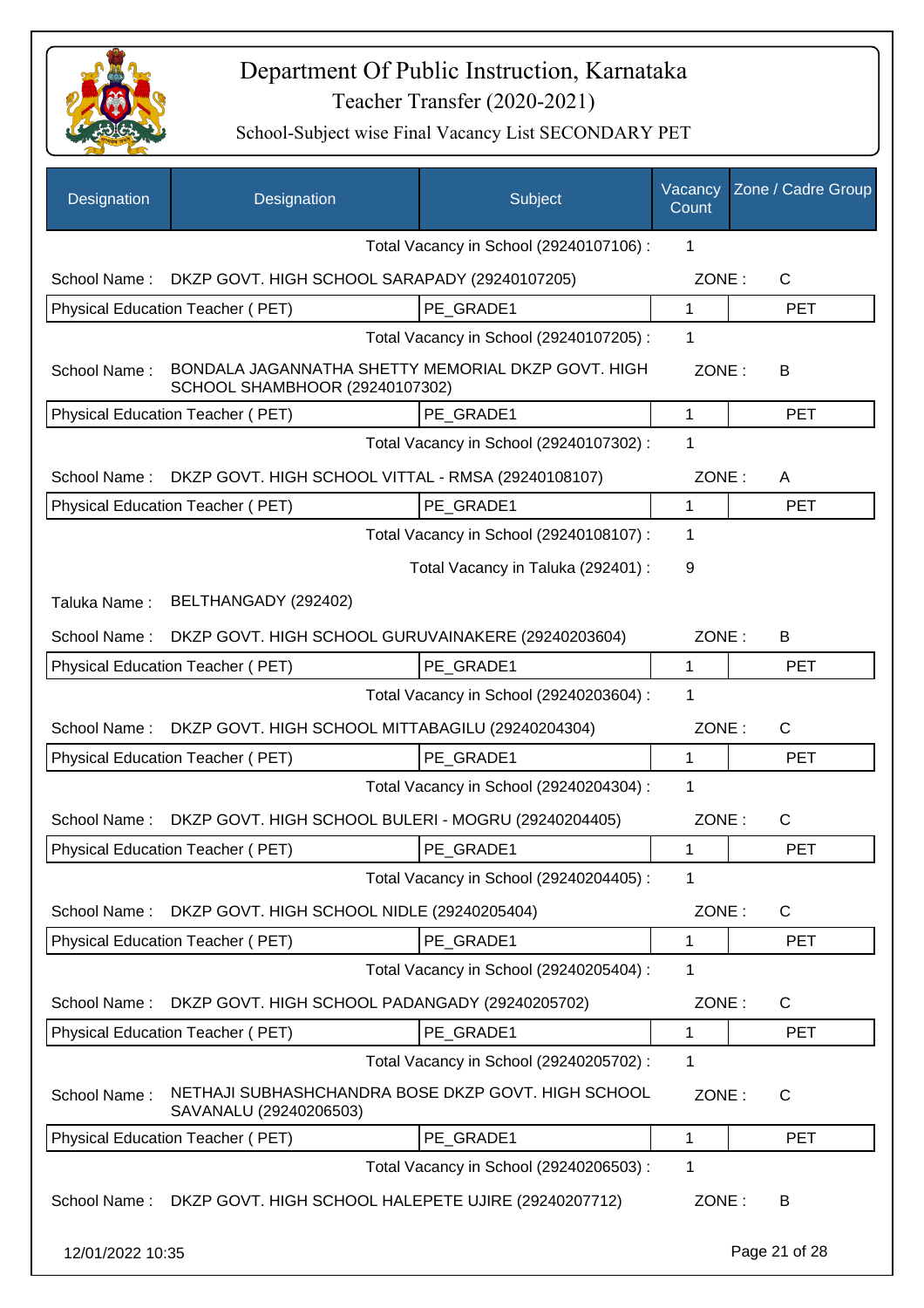

| Designation      | Designation                                                           | Subject                                 | Vacancy<br>Count | Zone / Cadre Group |
|------------------|-----------------------------------------------------------------------|-----------------------------------------|------------------|--------------------|
|                  | Physical Education Teacher (PET)                                      | PE_GRADE1                               | 1                | <b>PET</b>         |
|                  |                                                                       | Total Vacancy in School (29240207712) : | 1                |                    |
| School Name:     | DKZP GOVT. PRE UNIVERSITY COLLEGE VENOOR (29240207902)                |                                         | ZONE:            | С                  |
|                  | Physical Education Teacher (PET)                                      | PE GRADE1                               | 1                | <b>PET</b>         |
|                  |                                                                       | Total Vacancy in School (29240207902) : | 1                |                    |
|                  |                                                                       | Total Vacancy in Taluka (292402):       | 8                |                    |
| Taluka Name:     | MANGALURU NORTH (292403)                                              |                                         |                  |                    |
| School Name:     | DKZP GOVT. PRE UNIVERSITY COLLEGE BOKKAPATNA<br>(29240301504)         |                                         | ZONE:            | A                  |
|                  | <b>Physical Education Teacher (PET)</b>                               | PE GRADE1                               | $\mathbf{1}$     | <b>PET</b>         |
|                  |                                                                       | Total Vacancy in School (29240301504) : | 1                |                    |
| School Name:     | DKZP GOVT. HIGH SCHOOL KENJAR (29240308102)                           |                                         | ZONE:            | B                  |
|                  | Physical Education Teacher (PET)                                      | PE_GRADE1                               | 1                | <b>PET</b>         |
|                  |                                                                       | Total Vacancy in School (29240308102) : | 1                |                    |
| School Name:     | GOVT.HIGH SCHOOL, KATIPALLA FIFTH BLOCK (29240309102)                 |                                         | ZONE:            | A                  |
|                  | Physical Education Teacher (PET)                                      | PE_GRADE1                               | 1                | <b>PET</b>         |
|                  |                                                                       | Total Vacancy in School (29240309102) : | 1                |                    |
| School Name:     | DKZP GOVT. PRE UNIVERSITY COLLEGE KATIPALLA<br>(29240309204)          |                                         | ZONE:            | A                  |
|                  | Physical Education Teacher (PET)                                      | PE GRADE1                               | $\mathbf{1}$     | <b>PET</b>         |
|                  |                                                                       | Total Vacancy in School (29240309204) : | 1                |                    |
| School Name:     | KS RAO MEMORIAL DKZP GOVT. HIGH SCHOOL CHITRAPU<br>(29240309912)      |                                         | ZONE:            | A                  |
|                  | Physical Education Teacher (PET)                                      | PE_GRADE1                               | 1                | <b>PET</b>         |
|                  |                                                                       | Total Vacancy in School (29240309912) : | 1                |                    |
| School Name:     | DKZP GOVT. PRE UNIVERSITY COLLEGE MULKY (HS SECTION)<br>(29240309916) |                                         | ZONE:            | A                  |
|                  | <b>Physical Education Teacher (PET)</b>                               | PE GRADE1                               | 1                | PET                |
|                  |                                                                       | Total Vacancy in School (29240309916) : | 1                |                    |
|                  |                                                                       | Total Vacancy in Taluka (292403) :      | 6                |                    |
| Taluka Name:     | <b>PUTTUR (292404)</b>                                                |                                         |                  |                    |
| School Name:     | KARNATAKA PUBLIC SCHOOL KUMBRA - SECONDARY<br>(29240406707)           |                                         | ZONE:            | $\mathsf{C}$       |
|                  | Physical Education Teacher (PET)                                      | PE_GRADE1                               | 1                | <b>PET</b>         |
| 12/01/2022 10:35 |                                                                       |                                         |                  | Page 22 of 28      |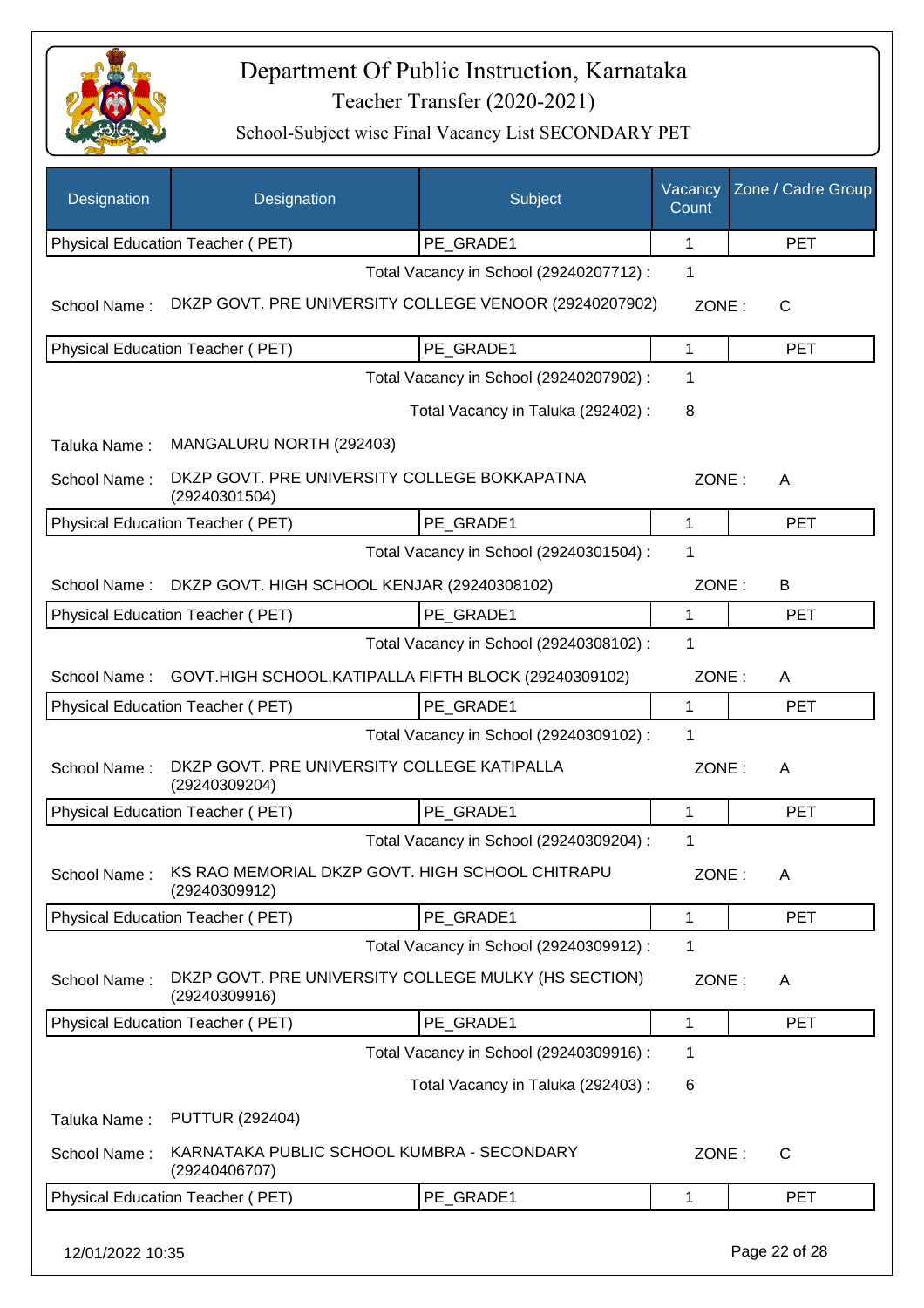

| Designation      | Designation                                                       | Subject                                 | Vacancy<br>Count | Zone / Cadre Group |
|------------------|-------------------------------------------------------------------|-----------------------------------------|------------------|--------------------|
|                  |                                                                   | Total Vacancy in School (29240406707) : | 1                |                    |
|                  |                                                                   | Total Vacancy in Taluka (292404) :      | 1                |                    |
| Taluka Name:     | MANGALURU SOUTH (292406)                                          |                                         |                  |                    |
| School Name:     | NETAJI S BOSE DKZP GOVT. HIGH SCHOOL DERALAKATTE<br>(29240602307) |                                         | ZONE:            | В                  |
|                  | Physical Education Teacher (PET)                                  | PE GRADE1                               | 1                | <b>PET</b>         |
|                  |                                                                   | Total Vacancy in School (29240602307) : | 1                |                    |
| School Name:     | DKZP GOVT. HIGH SCHOOL KALKATTA (29240605008)                     |                                         | ZONE:            | $\mathsf{C}$       |
|                  | Physical Education Teacher (PET)                                  | PE GRADE1                               | 1                | <b>PET</b>         |
|                  |                                                                   | Total Vacancy in School (29240605008) : | 1                |                    |
| School Name:     | DKZP GOVT. HIGH SCHOOL MOODUSHEDDE (29240605304)                  |                                         | ZONE:            | В                  |
|                  | Physical Education Teacher (PET)                                  | PE GRADE1                               | $\mathbf{1}$     | <b>PET</b>         |
|                  |                                                                   | Total Vacancy in School (29240605304) : | 1                |                    |
| School Name:     | DKZP GOVT. HIGH SCHOOL TALAPADY (29240606708)                     |                                         | ZONE:            | $\mathsf{C}$       |
|                  | Physical Education Teacher (PET)                                  | PE GRADE1                               | 1                | <b>PET</b>         |
|                  |                                                                   | Total Vacancy in School (29240606708) : | 1                |                    |
| School Name:     | DKZP GOVT. HIGH SCHOOL MELANGADY (URDU) (29240607632)             |                                         | ZONE:            | A                  |
|                  | Physical Education Teacher (PET)                                  | PE_GRADE1                               | $\mathbf{1}$     | <b>PET</b>         |
|                  |                                                                   | Total Vacancy in School (29240607632) : | 1                |                    |
| School Name:     | DKZP GOVT. HIGH SCHOOL KANNUR (29240608905)                       |                                         | ZONE:            | A                  |
|                  | Physical Education Teacher (PET)                                  | PE_GRADE1                               | 1                | PET                |
|                  |                                                                   | Total Vacancy in School (29240608905) : | $\mathbf 1$      |                    |
|                  |                                                                   | Total Vacancy in Taluka (292406) :      | 6                |                    |
| Taluka Name:     | MOODABIDRE (292407)                                               |                                         |                  |                    |
| School Name:     | KARNATAKA PUBLIC SCHOOL MIJAR - SECONDARY<br>(29240700105)        |                                         | ZONE:            | B                  |
|                  | Physical Education Teacher (PET)                                  | PE GRADE1                               | $\mathbf 1$      | <b>PET</b>         |
|                  |                                                                   | Total Vacancy in School (29240700105) : | 1                |                    |
|                  |                                                                   | Total Vacancy in Taluka (292407) :      | 1                |                    |
| District Name:   | <b>KODAGU (2925)</b>                                              |                                         |                  |                    |
| Taluka Name:     | <b>MADIKERI (292501)</b>                                          |                                         |                  |                    |
| School Name:     | KARNATAKA PUBLIC SCHOOLS HIGH SCHOOL, NAPOKLU<br>(29250102306)    |                                         | ZONE:            | C                  |
| 12/01/2022 10:35 |                                                                   |                                         |                  | Page 23 of 28      |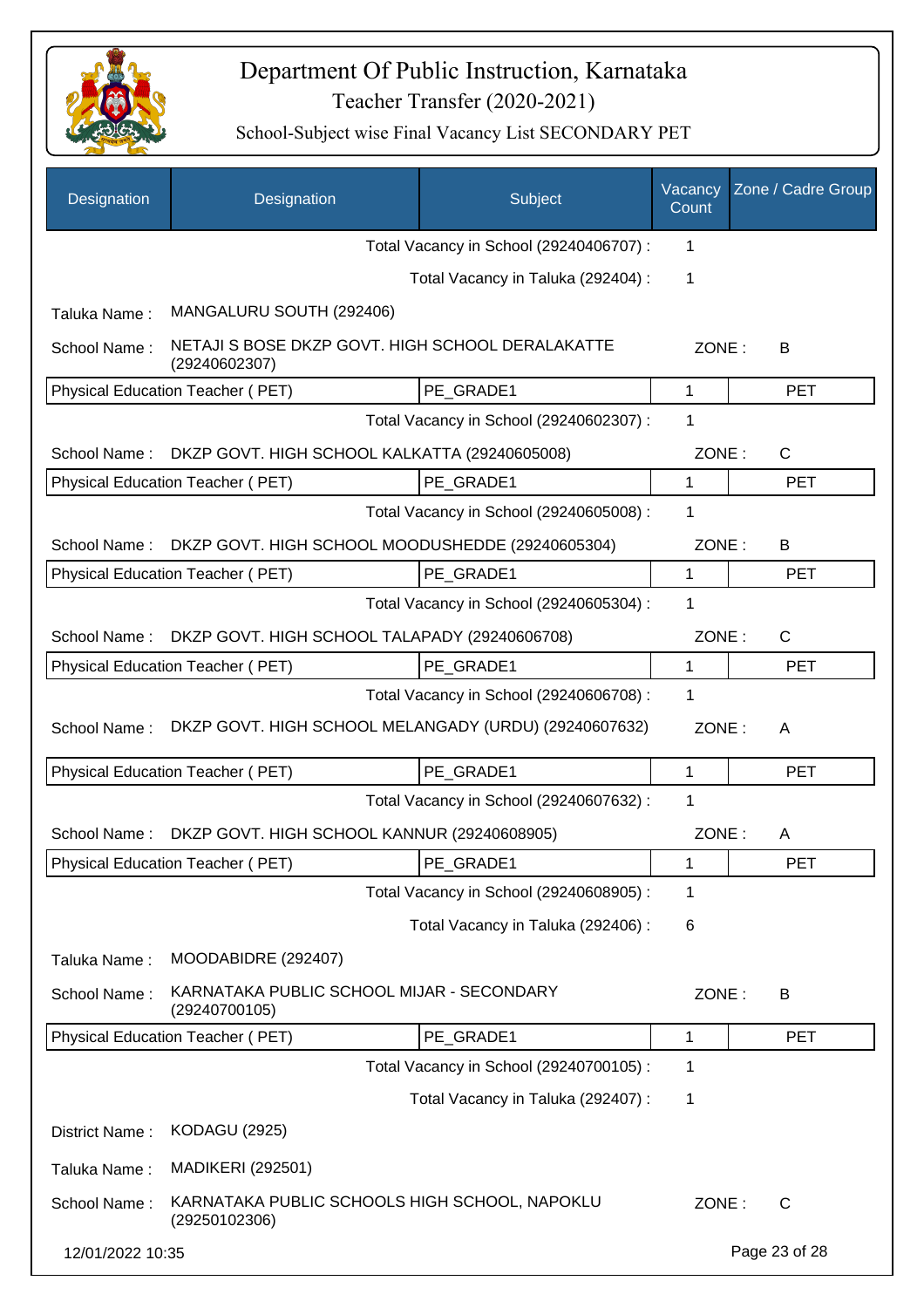

| Designation                                                                       | Designation                                    | Subject                                 | Vacancy<br>Count | Zone / Cadre Group |
|-----------------------------------------------------------------------------------|------------------------------------------------|-----------------------------------------|------------------|--------------------|
|                                                                                   | Physical Education Teacher (PET)               | PE GRADE1                               | 1                | <b>PET</b>         |
|                                                                                   |                                                | Total Vacancy in School (29250102306) : | 1                |                    |
| School Name:                                                                      | HIGH SCHOOL, YEMMEMADU (29250104004)           |                                         | ZONE:            | $\mathsf{C}$       |
|                                                                                   | Physical Education Teacher (PET)               | PE GRADE1                               | 1                | <b>PET</b>         |
|                                                                                   |                                                | Total Vacancy in School (29250104004) : | 1                |                    |
| School Name:                                                                      | GHS COMPOSITE KARIKE (29250105506)             |                                         | ZONE:            | $\mathsf{C}$       |
|                                                                                   | Physical Education Teacher (PET)               | PE GRADE1                               | 1                | <b>PET</b>         |
|                                                                                   |                                                | Total Vacancy in School (29250105506) : | 1                |                    |
|                                                                                   |                                                | Total Vacancy in Taluka (292501) :      | 3                |                    |
| Taluka Name:                                                                      | SOMAVARPET (292502)                            |                                         |                  |                    |
| School Name:                                                                      | GHS ANKANAHALLI (29250206903)                  |                                         | ZONE:            | $\mathsf{C}$       |
|                                                                                   | Physical Education Teacher (PET)               | PE GRADE1                               | 1                | <b>PET</b>         |
|                                                                                   |                                                | Total Vacancy in School (29250206903) : | 1                |                    |
|                                                                                   |                                                | Total Vacancy in Taluka (292502) :      | 1                |                    |
| Taluka Name:                                                                      | VIRAJPET (292503)                              |                                         |                  |                    |
| GOV HIGH SCHOOL POLLIBETTA (29250302508)<br>ZONE:<br>$\mathsf{C}$<br>School Name: |                                                |                                         |                  |                    |
|                                                                                   | Physical Education Teacher (PET)               | PE GRADE1                               | 1                | <b>PET</b>         |
|                                                                                   |                                                | Total Vacancy in School (29250302508) : | 1                |                    |
| School Name:                                                                      | GOV HIGH SCHOOL KUTTA (29250307705)            |                                         | ZONE:            | C                  |
|                                                                                   | Physical Education Teacher (PET)               | PE GRADE1                               | 1                | <b>PET</b>         |
|                                                                                   |                                                | Total Vacancy in School (29250307705) : | 1                |                    |
|                                                                                   |                                                | Total Vacancy in Taluka (292503) :      | $\overline{2}$   |                    |
| District Name:                                                                    | <b>MYSURU (2926)</b>                           |                                         |                  |                    |
| Taluka Name:                                                                      | H.D.KOTE (292603)                              |                                         |                  |                    |
| School Name:                                                                      | GHS BADAGALAPURA (29260321604)                 |                                         | ZONE:            | $\mathsf{C}$       |
|                                                                                   | Physical Education Teacher (PET)               | PE GRADE1                               | 1                | <b>PET</b>         |
|                                                                                   |                                                | Total Vacancy in School (29260321604) : | 1                |                    |
|                                                                                   |                                                | Total Vacancy in Taluka (292603) :      | 1                |                    |
| Taluka Name:                                                                      | <b>HUNSUR (292604)</b>                         |                                         |                  |                    |
| School Name:                                                                      | GOVERNMENT HIGH SCHOOL CHILKUNDA (29260404904) |                                         | ZONE:            | $\mathsf{C}$       |
|                                                                                   | Physical Education Teacher (PET)               | PE_GRADE1                               | 1                | <b>PET</b>         |
| 12/01/2022 10:35                                                                  |                                                |                                         |                  | Page 24 of 28      |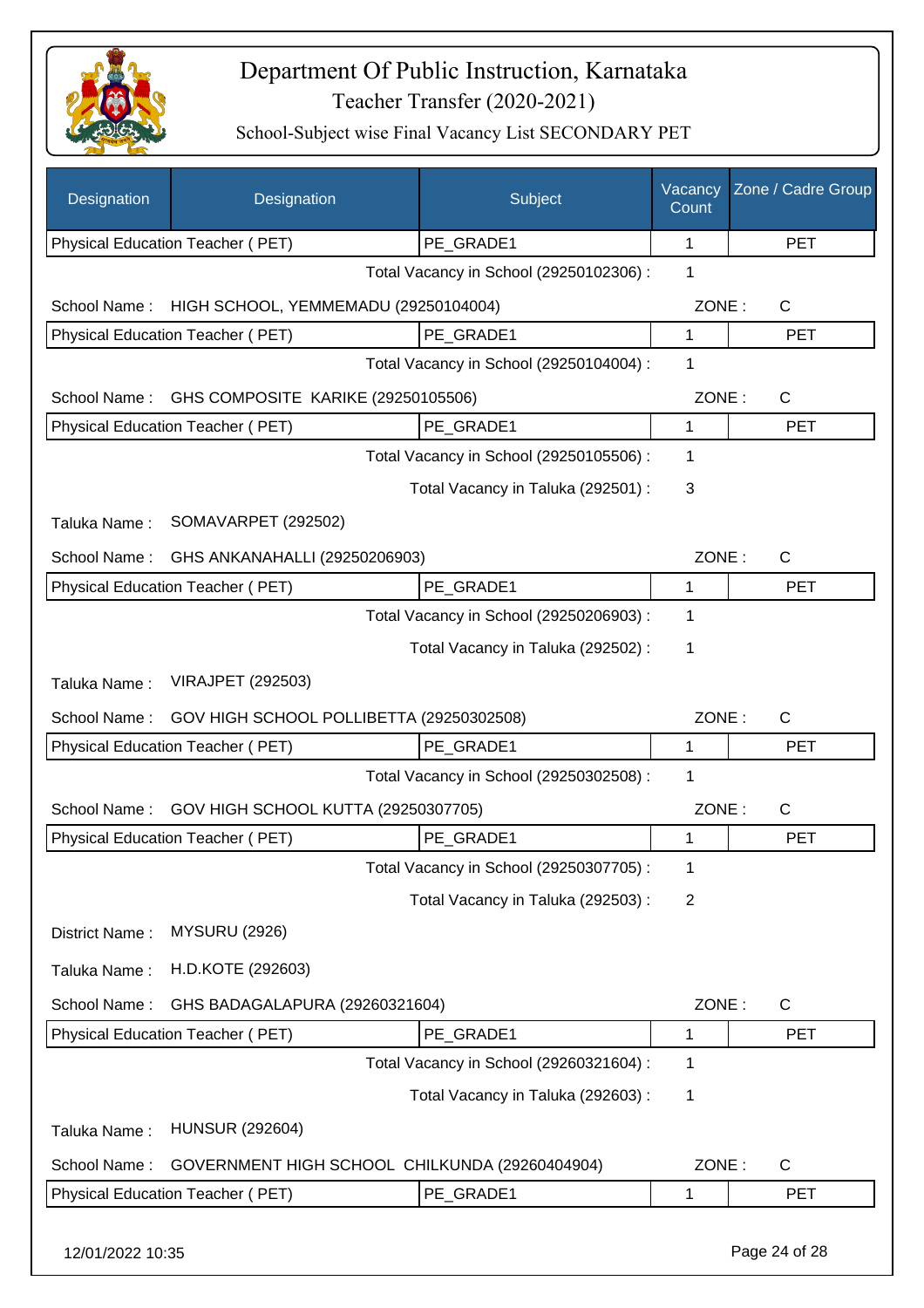

| Designation      | Designation                                               | Subject                                 | Vacancy<br>Count | Zone / Cadre Group |
|------------------|-----------------------------------------------------------|-----------------------------------------|------------------|--------------------|
|                  |                                                           | Total Vacancy in School (29260404904) : | 1                |                    |
| School Name:     | GOVERNMENT HIGH SCHOOL HIREKYATHANAHALLI<br>(29260406804) |                                         | ZONE:            | C                  |
|                  | Physical Education Teacher (PET)                          | PE GRADE1                               | $\mathbf{1}$     | <b>PET</b>         |
|                  |                                                           | Total Vacancy in School (29260406804) : | 1                |                    |
| School Name:     | GOVT P U COLLEGE, BILIKERE (29260407907)                  |                                         | ZONE:            | C                  |
|                  | Physical Education Teacher (PET)                          | PE GRADE1                               | 1                | <b>PET</b>         |
|                  |                                                           | Total Vacancy in School (29260407907) : | 1                |                    |
| School Name:     | GOVERNMENT HIGH SCHOOL DODDA HEJJURU (29260425304)        |                                         | ZONE:            | C                  |
|                  | Physical Education Teacher (PET)                          | PE_GRADE1                               | $\mathbf{1}$     | <b>PET</b>         |
|                  |                                                           | Total Vacancy in School (29260425304) : | 1                |                    |
|                  |                                                           | Total Vacancy in Taluka (292604) :      | 4                |                    |
| Taluka Name:     | K.R.NAGARA (292606)                                       |                                         |                  |                    |
| School Name:     | GOVT JUNIOR COLLEGE, SALIGRAMA (29260601915)              |                                         | ZONE:            | $\mathsf{C}$       |
|                  | Physical Education Teacher (PET)                          | PE_GRADE1                               | 1                | <b>PET</b>         |
|                  |                                                           | Total Vacancy in School (29260601915) : | 1                |                    |
| School Name:     | GHS, MIRLE (29260602310)                                  |                                         | ZONE:            | $\mathsf{C}$       |
|                  | Physical Education Teacher (PET)                          | PE GRADE1                               | 1                | <b>PET</b>         |
|                  |                                                           | Total Vacancy in School (29260602310) : | 1                |                    |
| School Name:     | GHS, TIPPURU (29260619504)                                |                                         | ZONE:            | C                  |
|                  | Physical Education Teacher (PET)                          | PE GRADE1                               |                  | <b>PET</b>         |
|                  |                                                           | Total Vacancy in School (29260619504) : | 1                |                    |
|                  |                                                           | Total Vacancy in Taluka (292606) :      | 3                |                    |
| Taluka Name:     | NANJANAGUD (292609)                                       |                                         |                  |                    |
| School Name:     | GOVERNMENT HIGH SCHOOL HURA, HURA (29260902703)           |                                         | ZONE:            | C                  |
|                  | Physical Education Teacher (PET)                          | PE_GRADE1                               | 1                | <b>PET</b>         |
|                  |                                                           | Total Vacancy in School (29260902703) : | 1                |                    |
| School Name:     | GOVERNMENT HIGH SCHOOL KASUVINA HALLI (29260914403)       |                                         | ZONE:            | C                  |
|                  | Physical Education Teacher (PET)                          | PE_GRADE1                               | 1                | <b>PET</b>         |
|                  |                                                           | Total Vacancy in School (29260914403) : | 1                |                    |
|                  |                                                           | Total Vacancy in Taluka (292609) :      | $\overline{2}$   |                    |
| Taluka Name:     | PERIYA PATNA (292610)                                     |                                         |                  |                    |
| 12/01/2022 10:35 |                                                           |                                         |                  | Page 25 of 28      |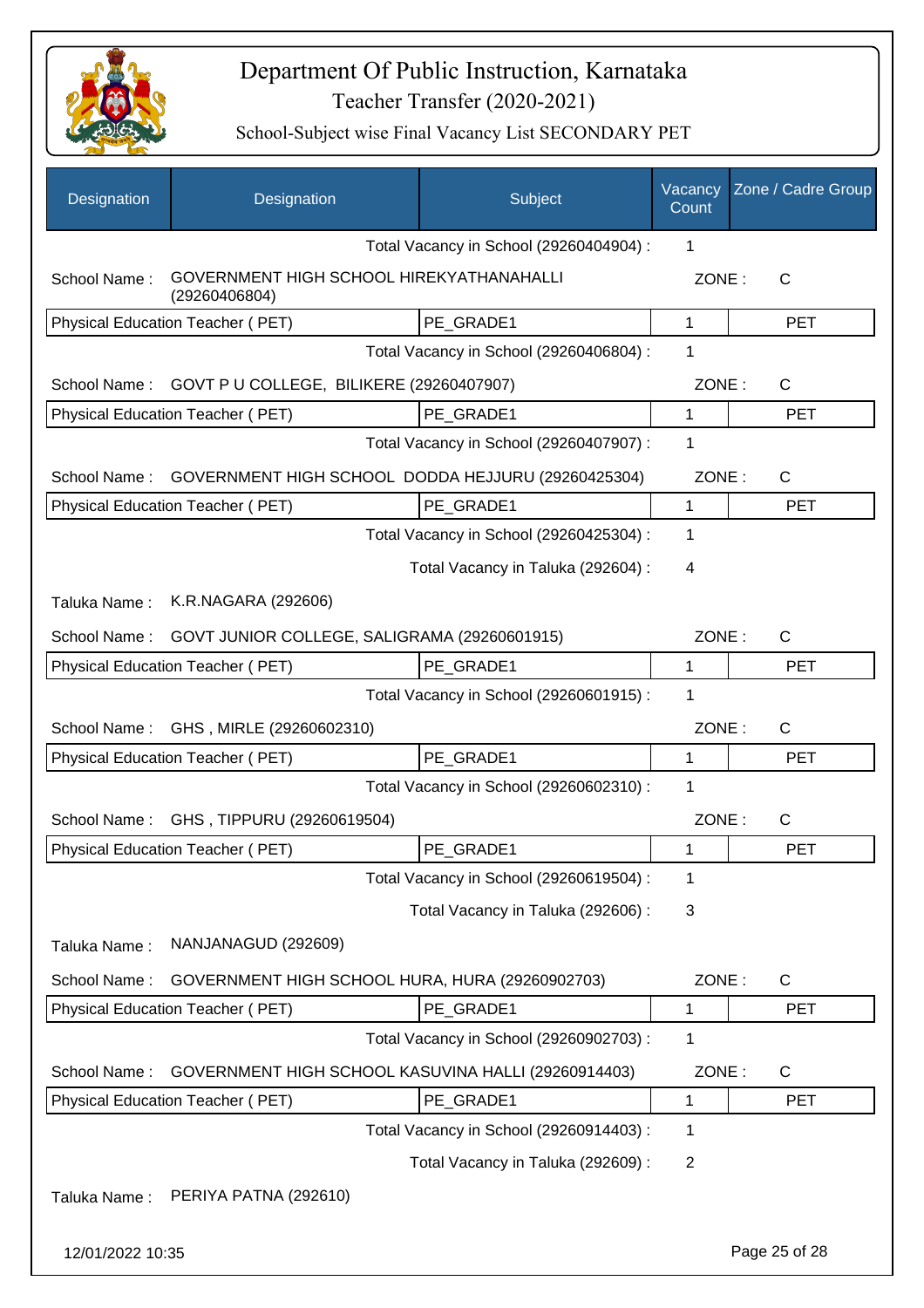

| Designation                                     | Designation                                | Subject                                 | Vacancy<br>Count | Zone / Cadre Group |
|-------------------------------------------------|--------------------------------------------|-----------------------------------------|------------------|--------------------|
| School Name:                                    | GHS HANDITHAVALLI (29261016902)            |                                         | ZONE:            | C                  |
|                                                 | Physical Education Teacher (PET)           | PE GRADE1                               | 1                | <b>PET</b>         |
|                                                 |                                            | Total Vacancy in School (29261016902) : | 1                |                    |
| School Name:                                    | GOVT JUNIOR COLLEGE KANAGALU (29261018304) |                                         | ZONE:            | $\mathsf{C}$       |
|                                                 | Physical Education Teacher (PET)           | PE_GRADE1                               | 1                | <b>PET</b>         |
|                                                 |                                            | Total Vacancy in School (29261018304) : | 1                |                    |
|                                                 |                                            | Total Vacancy in Taluka (292610) :      | $\overline{2}$   |                    |
| Taluka Name:                                    | T.N.PURA (292611)                          |                                         |                  |                    |
| School Name:                                    | GJC TALAKADU (29261117309)                 |                                         | ZONE:            | C                  |
|                                                 | Physical Education Teacher (PET)           | PE_GRADE1                               | 1                | <b>PET</b>         |
|                                                 |                                            | Total Vacancy in School (29261117309) : | 1                |                    |
| School Name:                                    | GHS VATALU (29261118402)                   |                                         | ZONE:            | C                  |
|                                                 | Physical Education Teacher (PET)           | PE_GRADE1                               | 1                | <b>PET</b>         |
|                                                 |                                            | Total Vacancy in School (29261118402) : | 1                |                    |
|                                                 |                                            | Total Vacancy in Taluka (292611) :      | 2                |                    |
| District Name:                                  | CHAMARAJANAGARA (2927)                     |                                         |                  |                    |
| Taluka Name:                                    | CHAMARAJA NAGAR (292701)                   |                                         |                  |                    |
| School Name:                                    | GHS THAMMADAHALLI (29270108702)            |                                         | ZONE:            | C                  |
|                                                 | Physical Education Teacher (PET)           | PE GRADE1                               | 1                | <b>PET</b>         |
|                                                 |                                            | Total Vacancy in School (29270108702) : | 1                |                    |
| School Name:                                    | GHS YARAGANAHALLI (29270111102)            |                                         | ZONE:            | C                  |
|                                                 | Physical Education Teacher (PET)           | PE_GRADE1                               | 1                | <b>PET</b>         |
|                                                 |                                            | Total Vacancy in School (29270111102) : | 1                |                    |
| School Name:                                    | GHS KOLIPALYA (29270115304)                |                                         | ZONE:            | C                  |
|                                                 | Physical Education Teacher (PET)           | PE_GRADE1                               | 1                | <b>PET</b>         |
|                                                 |                                            | Total Vacancy in School (29270115304) : | 1                |                    |
|                                                 |                                            | Total Vacancy in Taluka (292701) :      | 3                |                    |
| Taluka Name:                                    | <b>GUNDULPET (292702)</b>                  |                                         |                  |                    |
| School Name:<br>GPUC THERAKANAMBI (29270207910) |                                            | ZONE:                                   | $\mathsf C$      |                    |
|                                                 | Physical Education Teacher (PET)           | PE_GRADE1                               | 1                | <b>PET</b>         |
|                                                 |                                            | Total Vacancy in School (29270207910) : | 1                |                    |
| 12/01/2022 10:35                                |                                            |                                         |                  | Page 26 of 28      |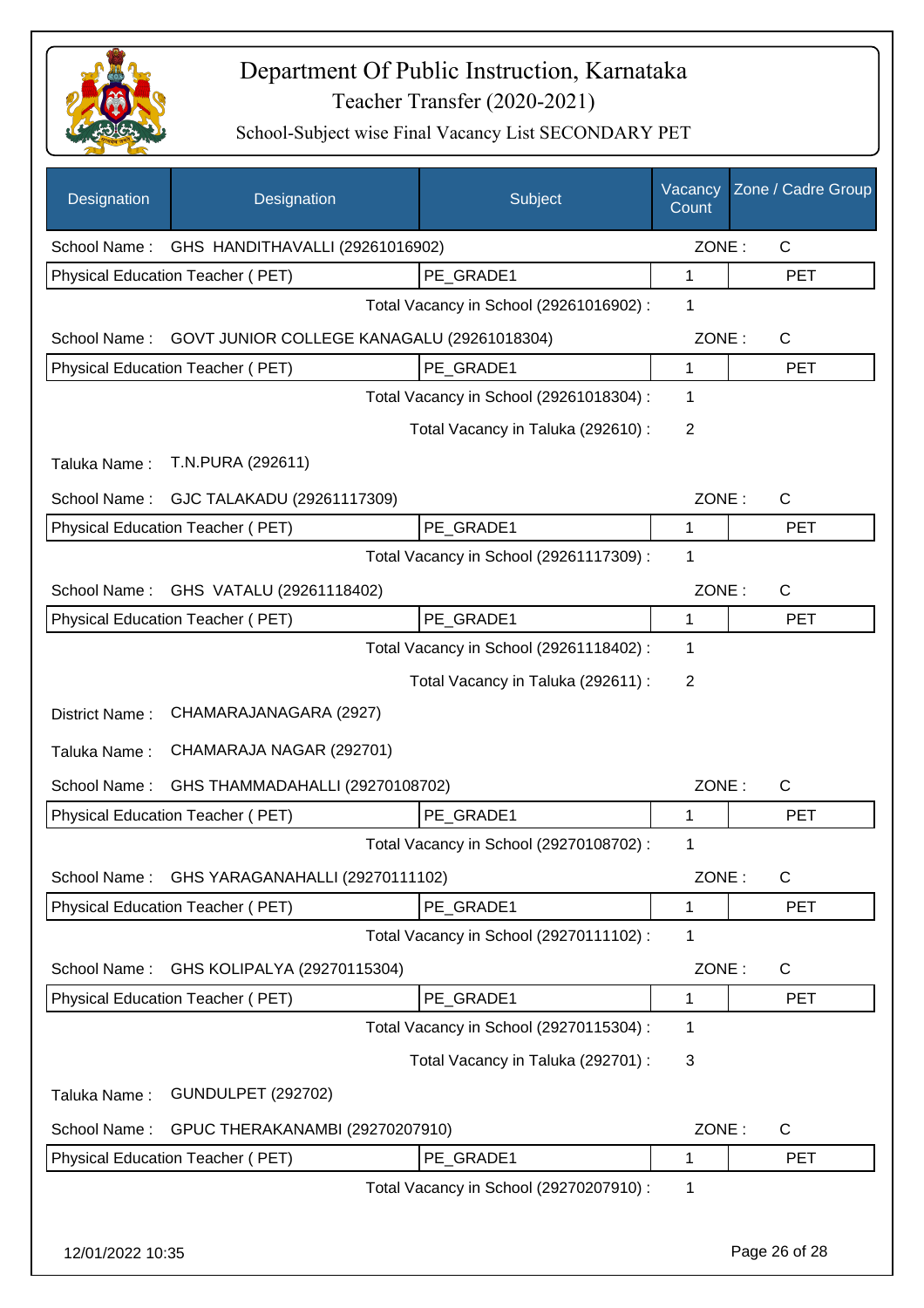

| Designation                                      | Designation                                          | Subject                                 | Vacancy<br>Count | Zone / Cadre Group |
|--------------------------------------------------|------------------------------------------------------|-----------------------------------------|------------------|--------------------|
| School Name:                                     | GHS BOMMANA HALLI (29270210402)                      |                                         | ZONE:            | C                  |
|                                                  | Physical Education Teacher (PET)                     | PE_GRADE1                               | 1                | <b>PET</b>         |
|                                                  |                                                      | Total Vacancy in School (29270210402) : | 1                |                    |
|                                                  |                                                      | Total Vacancy in Taluka (292702) :      | 2                |                    |
| Taluka Name:                                     | <b>KOLLEGAL (292705)</b>                             |                                         |                  |                    |
| School Name:                                     | GOVT PU COLLEGE(HIGH SCHOOL SECTION) (29270527002)   |                                         | ZONE:            | C                  |
|                                                  | Physical Education Teacher (PET)                     | PE_GRADE1                               | 1                | <b>PET</b>         |
|                                                  |                                                      | Total Vacancy in School (29270527002) : | 1                |                    |
|                                                  |                                                      | Total Vacancy in Taluka (292705) :      | 1                |                    |
| Taluka Name:                                     | <b>YELANDUR (292712)</b>                             |                                         |                  |                    |
| School Name:                                     | KARNATAKA PUBLIC SCHOOLS GPUC YELANDUR (29271204203) |                                         | ZONE:            | A                  |
|                                                  | Physical Education Teacher (PET)                     | PE_GRADE1                               | 1                | <b>PET</b>         |
|                                                  |                                                      | Total Vacancy in School (29271204203) : | 1                |                    |
|                                                  |                                                      | Total Vacancy in Taluka (292712) :      | 1                |                    |
| Taluka Name:                                     | HANUR (292713)                                       |                                         |                  |                    |
| School Name:                                     | GOVT HS KURATTI HOSUR (29271301608)                  |                                         | ZONE:            | $\mathsf{C}$       |
|                                                  | <b>Physical Education Teacher (PET)</b>              | PE_GRADE1                               | 1                | <b>PET</b>         |
|                                                  |                                                      | Total Vacancy in School (29271301608) : | 1                |                    |
| School Name:                                     | GHS (GVG) HANUR (29271302408)                        |                                         | ZONE:            | Α                  |
|                                                  | Physical Education Teacher (PET)                     | PE_GRADE1                               | 1                | <b>PET</b>         |
|                                                  |                                                      | Total Vacancy in School (29271302408) : | 1                |                    |
| School Name:                                     | GHS MINYAM (29271303503)                             |                                         | ZONE:            | C                  |
|                                                  | Physical Education Teacher (PET)                     | PE GRADE1                               | 1                | <b>PET</b>         |
|                                                  |                                                      | Total Vacancy in School (29271303503) : | 1                |                    |
| School Name:<br>GHS RAMAPURA (29271303804)       |                                                      |                                         | ZONE:            | C                  |
|                                                  | Physical Education Teacher (PET)                     | PE GRADE1                               | 1                | <b>PET</b>         |
|                                                  |                                                      | Total Vacancy in School (29271303804) : | 1                |                    |
| School Name:<br>GHS GIRLS RAMAPURA (29271303805) |                                                      |                                         | ZONE:            | C                  |
|                                                  | Physical Education Teacher (PET)                     | PE_GRADE1                               | 1                | <b>PET</b>         |
|                                                  |                                                      | Total Vacancy in School (29271303805) : | 1                |                    |
| School Name:                                     | GHS SHAGYAM (29271303902)                            |                                         | ZONE:            | С                  |
| 12/01/2022 10:35                                 |                                                      |                                         |                  | Page 27 of 28      |